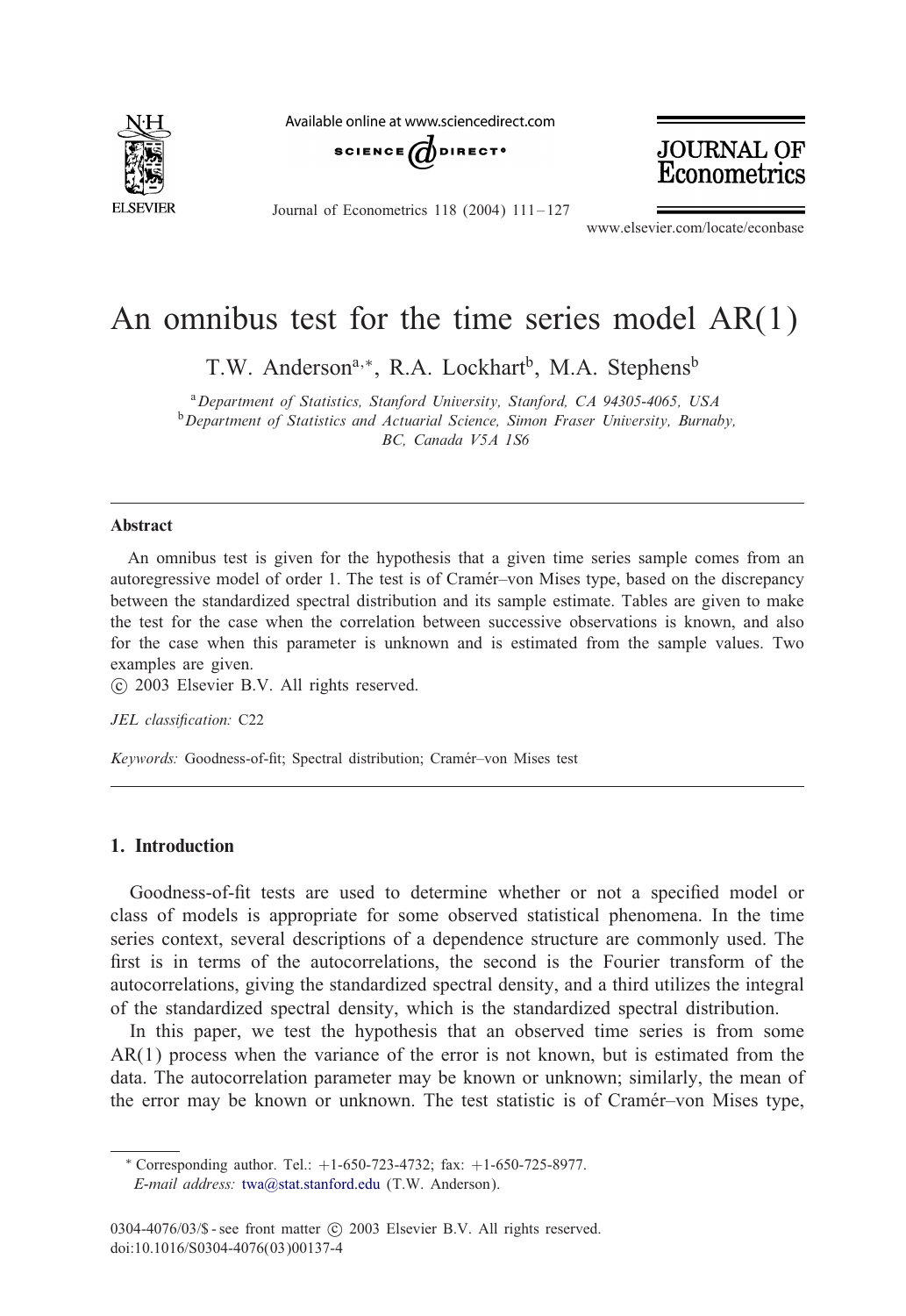<span id="page-1-0"></span>based on the discrepancy between the standardized spectral distribution and its sample estimate. The test should have power against every alternative.

## 2. The standardized spectral density and distribution

The definitions used will first be given for a general stationary stochastic process  $\{y_t\}, t = \ldots, -1, 0, 1, \ldots$ , with  $\mathscr{E} y_t = \mu$ , autocovariance function  $\mathscr{E}(y_t - \mu)(y_{t+h} - \mu) =$  $\sigma(h)$ ,  $h=\ldots,-1,0,1,\ldots$ , and autocorrelation function  $\rho_h=\sigma(h)/\sigma(0)$ ,  $h=\ldots,-1,0,1,\ldots$ The standardized spectral density is then defined as

$$
f(\lambda) = \frac{1}{2\pi} \sum_{h=-\infty}^{\infty} \rho_h \cos \lambda h, \quad -\pi \leq \lambda \leq \pi.
$$

Since  $f(\lambda) = f(-\lambda)$ , the standardized spectral distribution becomes

$$
F(\lambda) = 2 \int_0^{\lambda} f(v) d(v) = \frac{1}{\pi} \left( \lambda + 2 \sum_{h=1}^{\infty} \rho_h \frac{\sin \lambda h}{h} \right).
$$

Note that  $F(\pi)=1$ ; the standardized spectral distribution has the properties (non-negative increments) of a probability distribution on [0,  $\pi$ ].

Now suppose a sample is taken over time, say  $y_1, y_2, \ldots, y_T$ . When the expected value of the process is known to be  $\mu$ , the sample autocovariance will be defined as

$$
c_h = c_{-h} = \frac{1}{T} \sum_{t=1}^{T-h} (y_t - \mu)(y_{t+h} - \mu), \quad h = 0, 1, ..., T-1.
$$
 (1)

When the mean of the process is not known,  $\mu$  in the above expression is replaced by  $\bar{y}$ , the mean of the T observations. The asymptotic theory which follows in this paper will be the same whether  $\mu$  or  $\bar{y}$  is used in (1). The sample autocorrelation sequence is defined as  $r_h = c_h/c_0$ ,  $h = -(T - 1),...,T - 1$ ; then the standardized sample spectral density is

$$
I_T(\lambda) = \frac{1}{2\pi} \sum_{h=-(T-1)}^{T-1} r_h \cos \lambda h, \quad -\pi \leq \lambda \leq \pi,
$$

and the standardized sample spectral distribution function becomes

$$
F_T(\lambda) = 2 \int_0^{\lambda} I_T(v) dv = \frac{1}{\pi} \left( \lambda + 2 \sum_{h=1}^{T-1} r_h \frac{\sin \lambda h}{h} \right).
$$

A test statistic can then be based on a functional of the process

$$
Z_T(\lambda) = \sqrt{T} [F_T(\lambda) - F(\lambda)] \tag{2}
$$

as a stochastic process over  $[0, \pi]$ .

The word 'standardized' is employed here because the autocorrelations are used in the definitions, following Bartlett (1954, 1978), although many authors (e.g. Grenander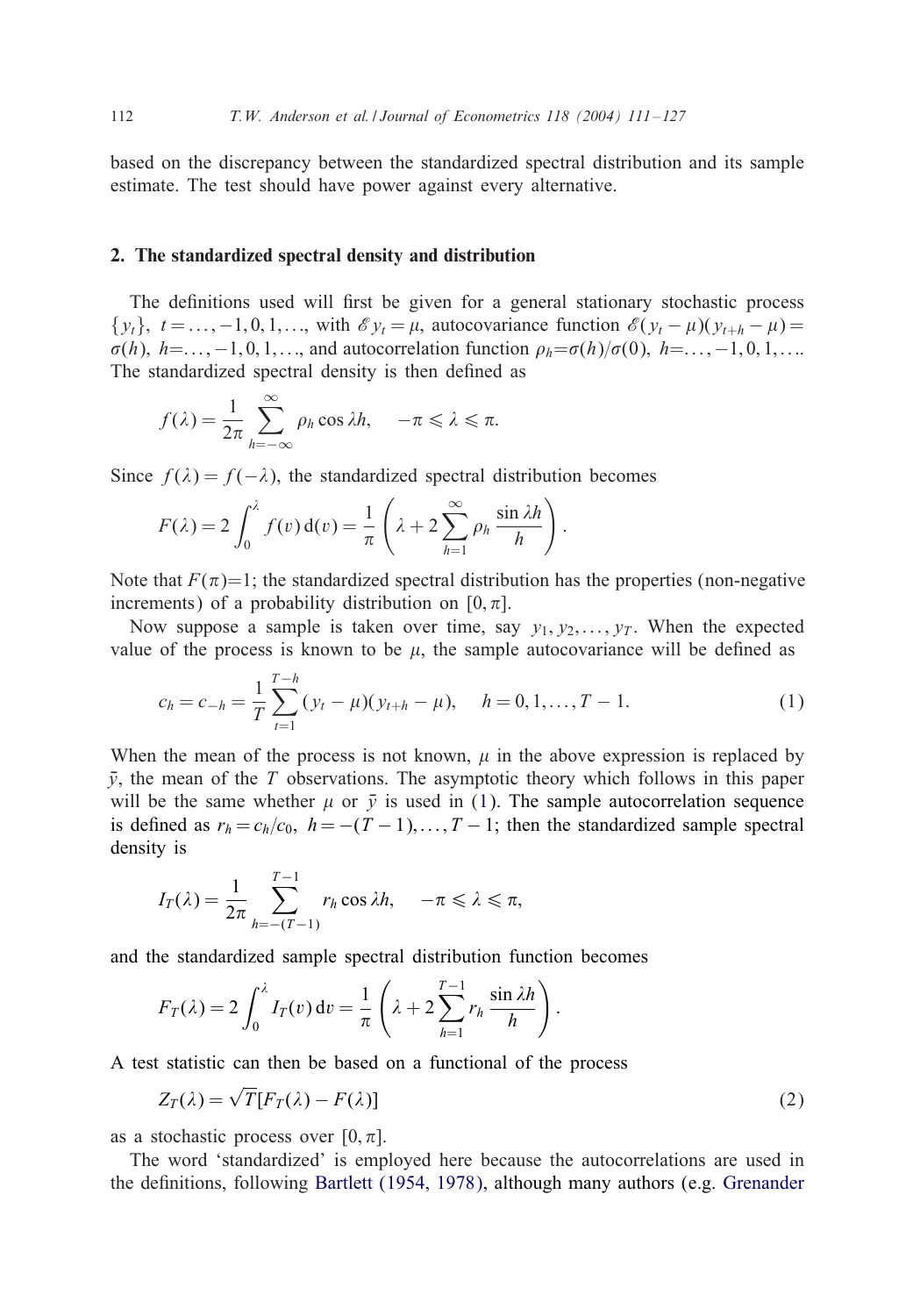and Rosenblatt, 1957) use the autocovariances; this is especially so when the primary interest is in the probabilistic properties of the spectral density and distribution. A su[mmary of these properties, with many re](#page-16-0)ferences, is given by Anderson (1993). However, for statistical testing, when the variance of the random error is not known, the available information concerning the time series lies with the correlations, as was noted by Bartlett; hence our use of the stand[ardized distribution.](#page-16-0)

Suppose Q is defined as  $I_T(\lambda)$  but with autocovariances  $c_h$  replacing autocorrelations  $r_h$ . Grenander and Rosenblatt (1952, 1957) showed that Q converges to a Gaussian stochastic process on the interval  $(-\pi, \pi)$  and gave the covariance [function under the](#page-16-0) condition  $E(y_t^8) < \infty$ [. The stand](#page-16-0)ardization given by replacing  $c_h$  by  $r_h$  permits convergence of  $I_t(\lambda)$  under weaker conditions. Anderson and You (2000) showed that  $I_T(\lambda)$  converges to a Gaussian process under the condition  $E(y_t^2) < \infty$ . We observe in passing that many authors have noted that the conditions for normal asymptotic distributions of autocorrelations are weaker than for autocovariances, see Anderson (1993). Küppelberg and Mikosch (1996) give a related observation concerning the periodogram.

The statistic  $I_T(\lambda)$  is related to the periodogram, which, as defined by Bartlett (1978), is (with our notation)

$$
I_T^*(\lambda_p) = 2 \sum_{h=-(T-1)}^{T-1} c_h \cos(h\lambda_p)
$$

with  $\lambda_p = 2\pi p/T$ ;  $p = 0, 1, ..., T/2$  or  $(T - 1)/2$ . Statistic  $I_T^*(\lambda_p)$  is therefore defined on a discrete set of points  $\lambda_p$ , whereas  $I_T(\lambda)$  is a continuous function of  $\lambda$ . Suppose  $F_T^*(\lambda_p) = 2 \sum_{u=0}^p I_T^*(\lambda_u)$ , and let  $U_p = F_T^*(\lambda_p)/F_T^*(\lambda_{T/2})$ . Bartlett (1978) considers a test statistic based on  $U_p$ [, a standardize](#page-16-0)d partial sum of the periodogram corresponding to  $F_T(\lambda)$  above. Bartlett suggests a test [statistic of Kolm](#page-16-0)ogorov–Smirnov type, based on the probability that  $U_p$  lies between two boundaries; when the test is for uncorrelated  $y_T$ , the statistic has the well-known asymptotic distribution of the Kolmogorov–Smirnov statistic used for testing a completely specified [probability distri](#page-16-0)bution; see Bartlett (1978). Dahlhaus (1995) has investigated  $U_p$  and has demonstrated the weak convergence properties of  $Z_T(\lambda)$  above. Dahlhaus (1995) observed (with Bartlett) that the distribution of Bartlett's test statistic is not easily found, even asymptotically, when parameters are unknown. The same is true for Kolmogorov–Smirnov statistics for testing probability distributions; for several examples, see Stephens (1986).

We therefore propose, as a test criterion, a Cramér–von Mises functional of the process  $Z_T(\lambda)$ . It is first convenient to transform as follows. We have

$$
Z_T(\lambda) = \frac{2\sqrt{T}}{\pi} \sum_{h=1}^{T-1} \frac{\sin \lambda h}{h} (r_h - \rho_h) - \frac{2\sqrt{T}}{\pi} \sum_{h=T}^{\infty} \frac{\sin \lambda h}{h} \rho_h.
$$
 (3)

Let  $u = G(\lambda)/G(\pi)$ , equivalently  $\lambda = G^{-1}[G(\pi)u] = \lambda(u)$ , say, where

$$
G(\lambda) = 2 \int_0^{\lambda} f^2(v) \, \mathrm{d}v.
$$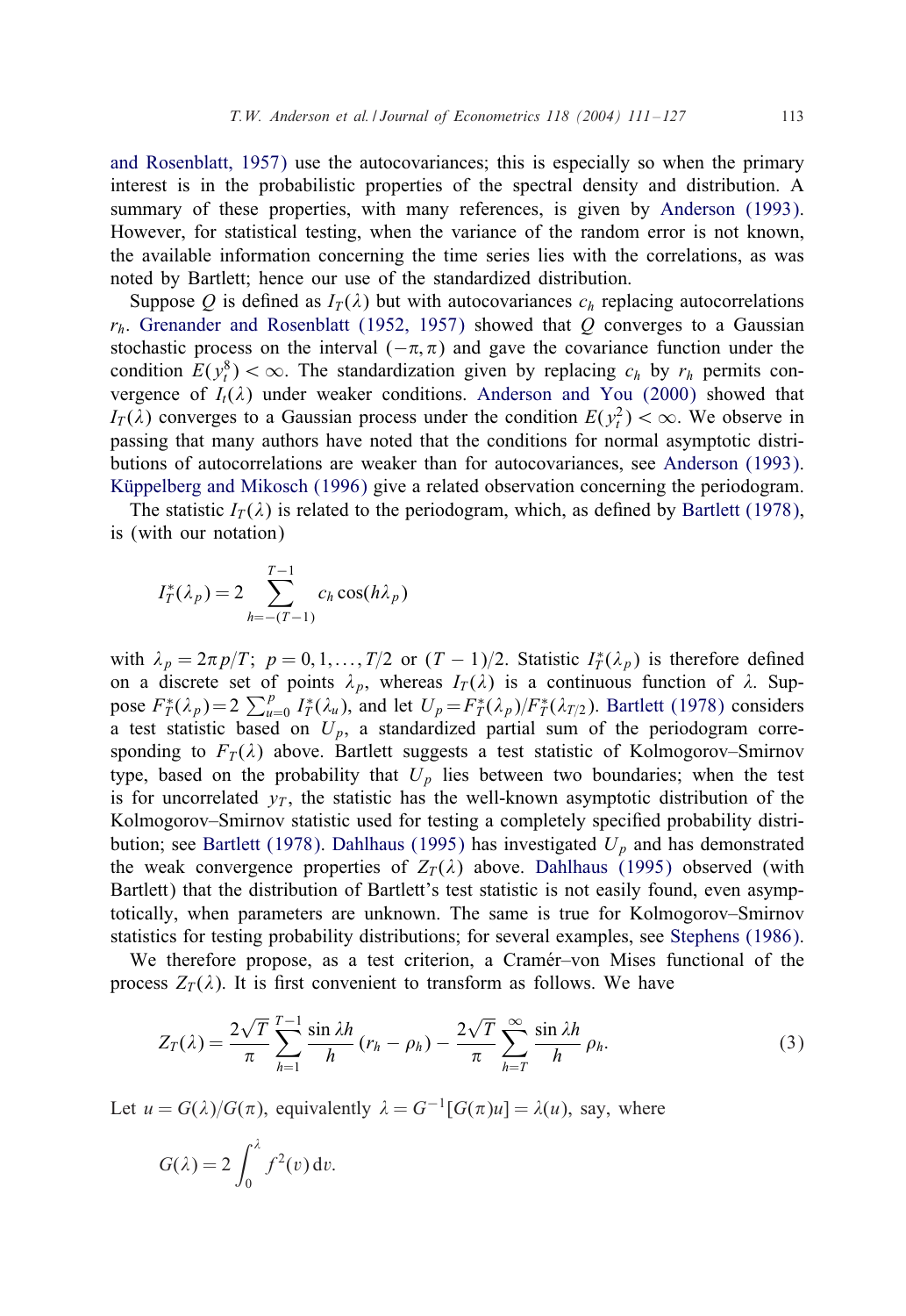<span id="page-3-0"></span>Then the left-hand side of (3) is transformed from  $Z_T(\lambda)$  to

$$
Y_T(u) = \sqrt{T} \{ F_T[\lambda(u)] - F[\lambda(u)] \}.
$$

Suppose further that  $Y_T^*(u) = Y_T(u)/[2\sqrt{\pi G(\pi)}]$ . These transformations convert the original  $Z_T(\lambda)$  process to one on the interval (0,1), and also simplify the covariance function.

The functional of  $(2)$  that we sha[ll use for testing](#page-16-0) the null hypothesis is the Cramér– von Mises statistic

$$
W_T^2 = \int_0^1 \left[ Y_T^*(u) \right]^2 \mathrm{d}u. \tag{4}
$$

The computing formula for  $W_T^2$  is (Anderson, 1993)

$$
W_T^2 = \frac{T}{4\pi^4 G^2(\pi)} \sum_{h=1}^H \left\{ \sum_{g=1}^{T-1} \frac{(r_g - \rho_g)(\rho_{h+g} - \rho_{h-g})}{g} \right\}^2.
$$
 (5)

In theory,  $H$  is infinite, but in practice,  $H$  must be chosen so that the term in the sum is negligibly small for  $h > H$ . Large values of  $W_T^2$  will indicate that the hypothesized model should be rejected.

#### 3. Cramer–von Mises statistics: asymptotic theory

The asymptotic distribution of  $W_T^2$  may be found following a well-known procedure (see, for example, Anderson and Darling, 1952), as follows. Suppose the process  $Y_T^*(u)$ converges weakly to the Gaussian process  $Y^*(u)$  with covariance function  $\rho(u, v)$ . This covariance will depend on the model and on any parameters which must be estimated. The limiting distribution is then the distribution of  $W^2 = \int_0^1 \{Y^*(u)\}^2 du$ , and takes the form

$$
W^2 = \sum_{i=1}^{\infty} \omega_i X_i^2,\tag{6}
$$

where the  $X_i$  are independent standard normal random variables and the weights  $\omega_i$ are the solutions of the integral equation

$$
\omega g(u) = \int_0^1 \rho(u, v) g(v) \, \mathrm{d}v. \tag{7}
$$

The mean of  $W^2$  is given by  $\mu_W = \int_0^1 \rho(u, u) du$ . In practice, the quantity (6) may be approximated by

$$
S = \sum_{i=1}^{n} \omega_i X_i^2 + \omega_{\infty},
$$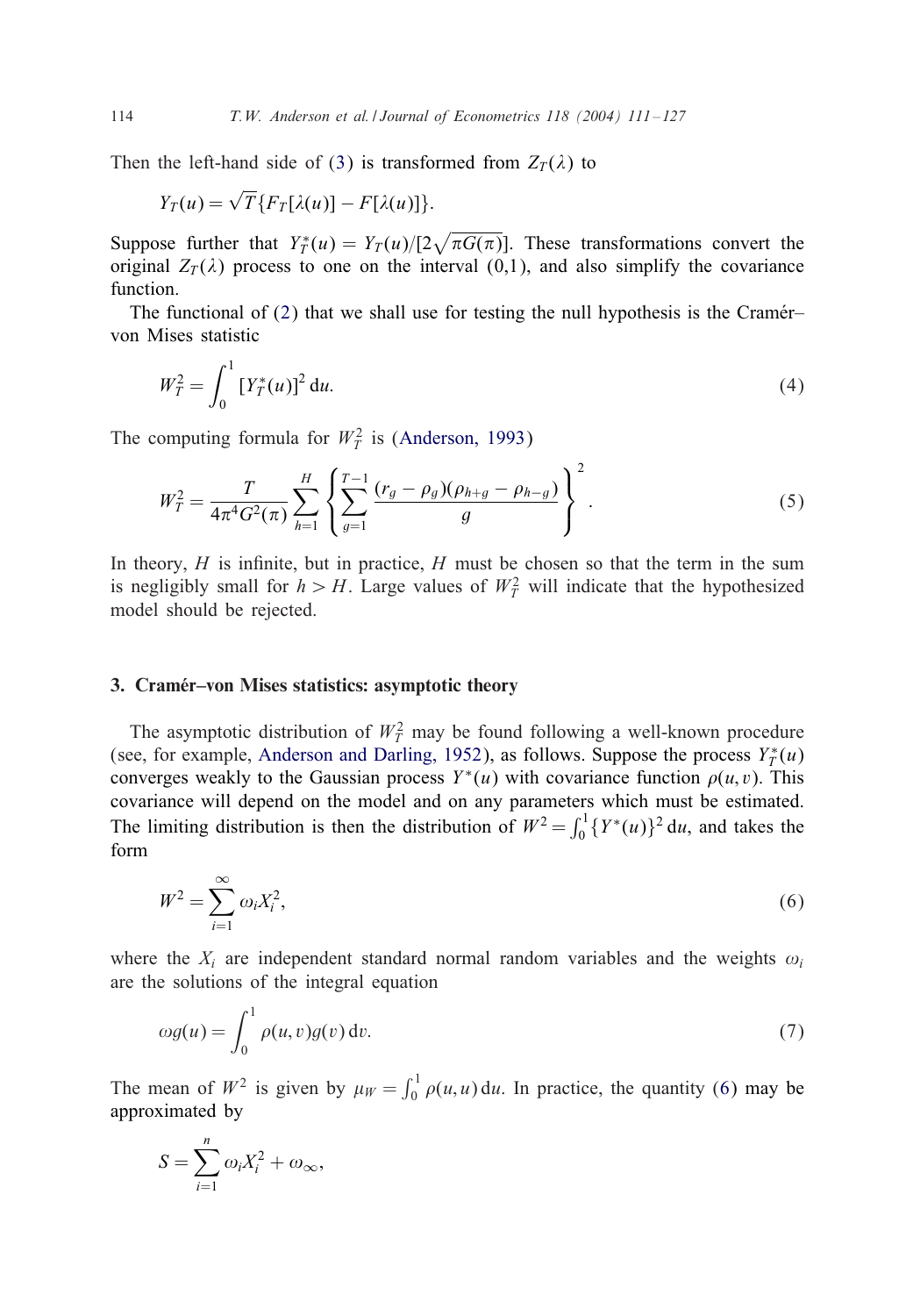<span id="page-4-0"></span>where  $\omega_{\infty}$  is a random variable independent of the  $X_i$  and with a distribution chosen so that  $W^2$  and S have the same mean and variance. For *n* large enough, the variance of  $\omega_{\infty}$  will become negligibly small, and  $\omega_{\infty}$  can be replaced by a constant C. Then percentage points  $S_{\alpha}$  of  $S - C$  at level  $\alpha$  may be found by Imhof's method, and hence perce[ntage points of](#page-16-0)  $W^2$  are given by  $W^2_\alpha = S_\alpha + C$ . Percentage points for finite sample sizes  $T$  can be found by Monte Carlo methods; see Section 4.3 below.

#### 4. Tests for AR(1)

In Anderson and Stephens (1993), tests for both the  $AR(1)$  and  $MA(1)$  processes were developed for the case when the parameters in the model were known. For each model the limiting distribution of  $W_T^2$  was found and tabulated in both tails. For completeness, for the test for AR(1) with known  $\rho$ , we now add Monte Carlo points to enable the tests to be made for small values of  $T$ . This will be followed by the test for the AR(1) process with an unknown parameter  $\rho$ . For the AR(1) time series,  $y_t = \rho y_{t-1} + u_t$ , where the  $u_t$  are uncorrelated with mean zero and variance  $\sigma^2$ , and where  $-1 < \rho < 1$ . Then,  $\rho_h = \rho_{-h} = \rho^h$ , and  $G(\pi) = (1 + \rho^2)/\{2\pi(1 - \rho^2)\}.$ 

4.1. Test for  $AR(1)$  [whe](#page-3-0)n  $\rho$  is kn[ow](#page-5-0)n

The test for AR([1\)](#page-5-0) with known  $\rho$  consists of the following steps:

- 1. Calculate the  $r_g$  for  $g = 1, \ldots, T 1$ .
- 2. Calculate  $W_T^2$  from (5).
- 3. Refer  $W_T^2$  to the points in Table 1a when  $\mu$  has been used in the calculations, and to those in Table 1b when  $\bar{y}$  has been used. The table should be entered at | $\rho$ | and T, and the model will be rejected at level  $\alpha$  if  $W_T^2$  exceeds the percentage point given for level  $\alpha$ .

## 4.2. The test for  $\rho = 0$

When the test is for the special case  $\rho = 0$ , that is, the observations are uncorrelated, against the  $AR(1)$  $AR(1)$  alternative, the test statistic simplifies to

$$
W_T^2 = (T/\pi^2) \sum_{h=1}^{T-1} r_h^2 / h^2.
$$

Since  $\sqrt{T}r_h$  has a limiting standard normal distribution, the limiting distribution of  $W_T^2$  is then (6) with  $\omega_i = 1/(\pi i)^2$ . This distribution is the limiting distribution of the Cramér–von Mises statistic when used to test that a random sample comes from a completely specified distribution. This test is described in Stephens (1986).

#### 4.3. Test for  $AR(1)$  when  $\rho$  is unknown

In this section, the technique to find the limiting distribution of  $W_T^2$  will be given in detail, when the test is for an AR(1) process, with the parameter  $\rho$  now unknown. This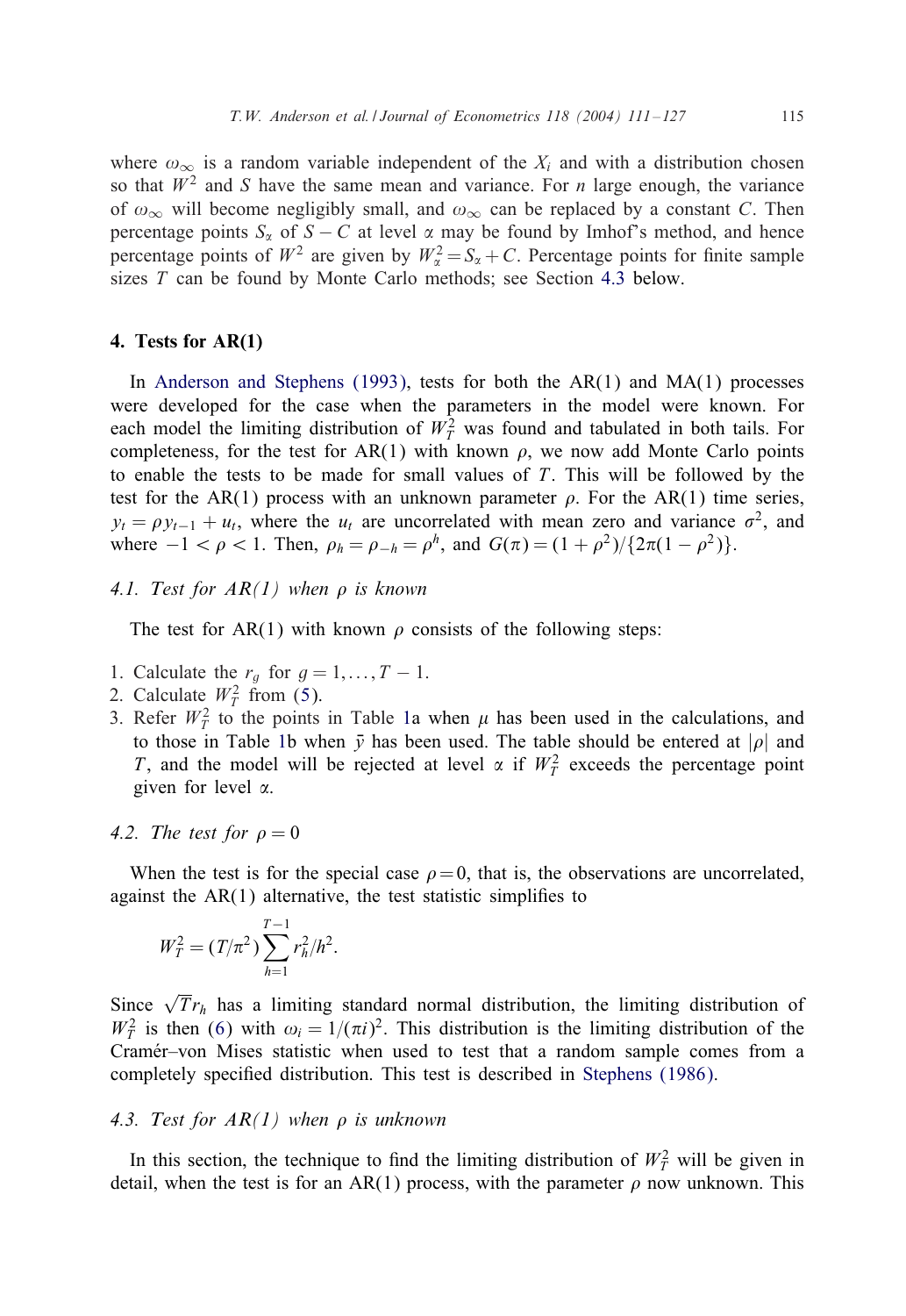<span id="page-5-0"></span>

| Table 1 |  |                                                                            |  |  |  |  |  |
|---------|--|----------------------------------------------------------------------------|--|--|--|--|--|
|         |  | Monte Carlo and asymptotic points for the test for AR(1) with $\rho$ known |  |  |  |  |  |

| $\rho$ | $T \setminus \alpha$        | 0.5   | 0.25  | 0.1   | 0.05  | 0.025 | 0.01  | 0.005 | 0.001 |
|--------|-----------------------------|-------|-------|-------|-------|-------|-------|-------|-------|
|        | (a) The mean $\mu$ is known |       |       |       |       |       |       |       |       |
| 0.00   | 20                          | 0.090 | 0.168 | 0.282 | 0.377 | 0.479 | 0.627 | 0.759 | 0.984 |
|        | 50                          | 0.104 | 0.186 | 0.317 | 0.419 | 0.526 | 0.680 | 0.784 | 1.012 |
|        | 100                         | 0.111 | 0.197 | 0.328 | 0.436 | 0.555 | 0.706 | 0.839 | 1.108 |
|        | 200                         | 0.115 | 0.205 | 0.344 | 0.458 | 0.568 | 0.734 | 0.849 | 1.137 |
|        | $\infty$                    | 0.119 | 0.209 | 0.347 | 0.461 | 0.581 | 0.742 | 0.869 | 1.168 |
| 0.10   | 20                          | 0.089 | 0.169 | 0.285 | 0.374 | 0.460 | 0.593 | 0.697 | 0.892 |
|        | 50                          | 0.104 | 0.191 | 0.326 | 0.427 | 0.532 | 0.689 | 0.824 | 1.094 |
|        | 100                         | 0.112 | 0.201 | 0.338 | 0.466 | 0.579 | 0.741 | 0.850 | 1.159 |
|        | 200                         | 0.118 | 0.210 | 0.347 | 0.457 | 0.574 | 0.747 | 0.866 | 1.165 |
|        | $\infty$                    | 0.120 | 0.212 | 0.353 | 0.469 | 0.590 | 0.757 | 0.885 | 1.189 |
| 0.20   | 20                          | 0.090 | 0.170 | 0.287 | 0.380 | 0.472 | 0.587 | 0.661 | 0.953 |
|        | 50                          | 0.106 | 0.196 | 0.328 | 0.445 | 0.559 | 0.723 | 0.797 | 1.165 |
|        | 100                         | 0.115 | 0.207 | 0.352 | 0.458 | 0.580 | 0.731 | 0.853 | 1.201 |
|        | 200                         | 0.117 | 0.210 | 0.358 | 0.472 | 0.615 | 0.819 | 0.892 | 1.221 |
|        | $\infty$                    | 0.123 | 0.219 | 0.367 | 0.489 | 0.617 | 0.792 | 0.926 | 1.246 |
| 0.30   | 20                          | 0.089 | 0.168 | 0.290 | 0.383 | 0.480 | 0.596 | 0.698 | 0.961 |
|        | 50                          | 0.105 | 0.197 | 0.336 | 0.442 | 0.565 | 0.698 | 0.804 | 1.212 |
|        | 100                         | 0.115 | 0.214 | 0.366 | 0.488 | 0.631 | 0.778 | 0.899 | 1.254 |
|        | 200                         | 0.121 | 0.220 | 0.369 | 0.494 | 0.613 | 0.793 | 0.938 | 1.288 |
|        | $\infty$                    | 0.127 | 0.229 | 0.386 | 0.517 | 0.653 | 0.839 | 0.983 | 1.324 |
| 0.40   | 20                          | 0.083 | 0.167 | 0.280 | 0.367 | 0.448 | 0.557 | 0.651 | 0.924 |
|        | 50                          | 0.108 | 0.207 | 0.352 | 0.464 | 0.584 | 0.759 | 0.865 | 1.150 |
|        | 100                         | 0.117 | 0.222 | 0.375 | 0.496 | 0.627 | 0.763 | 0.927 | 1.250 |
|        | 200                         | 0.124 | 0.227 | 0.389 | 0.524 | 0.678 | 0.854 | 0.986 | 1.338 |
|        | $\infty$                    | 0.132 | 0.240 | 0.408 | 0.547 | 0.692 | 0.891 | 1.044 | 1.407 |
| 0.50   | 20                          | 0.077 | 0.156 | 0.262 | 0.340 | 0.405 | 0.480 | 0.553 | 0.714 |
|        | 50                          | 0.103 | 0.203 | 0.349 | 0.462 | 0.559 | 0.720 | 0.835 | 1.173 |
|        | 100                         | 0.115 | 0.221 | 0.381 | 0.511 | 0.639 | 0.830 | 0.965 | 1.335 |
|        | 200                         | 0.124 | 0.236 | 0.405 | 0.540 | 0.680 | 0.899 | 1.038 | 1.386 |
|        | $\infty$                    | 0.136 | 0.251 | 0.428 | 0.575 | 0.728 | 0.938 | 1.100 | 1.483 |
| 0.60   | 20                          | 0.070 | 0.145 | 0.241 | 0.305 | 0.355 | 0.410 | 0.445 | 0.557 |
|        | 50                          | 0.098 | 0.194 | 0.338 | 0.438 | 0.542 | 0.666 | 0.817 | 1.159 |
|        | 100                         | 0.113 | 0.215 | 0.373 | 0.493 | 0.613 | 0.788 | 0.931 | 1.339 |
|        | 200                         | 0.127 | 0.237 | 0.405 | 0.548 | 0.688 | 0.922 | 1.042 | 1.483 |
|        | $\infty$                    | 0.141 | 0.260 | 0.445 | 0.598 | 0.758 | 0.977 | 1.145 | 1.547 |
| 0.70   | 20                          | 0.062 | 0.132 | 0.205 | 0.248 | 0.279 | 0.318 | 0.340 | 0.378 |
|        | 50                          | 0.091 | 0.180 | 0.303 | 0.389 | 0.477 | 0.582 | 0.684 | 0.896 |
|        | 100                         | 0.110 | 0.214 | 0.359 | 0.469 | 0.584 | 0.720 | 0.858 | 1.196 |
|        | 200                         | 0.124 | 0.241 | 0.406 | 0.539 | 0.680 | 0.850 | 0.993 | 1.370 |
|        | $\infty$                    | 0.144 | 0.266 | 0.457 | 0.615 | 0.780 | 1.005 | 1.179 | 1.590 |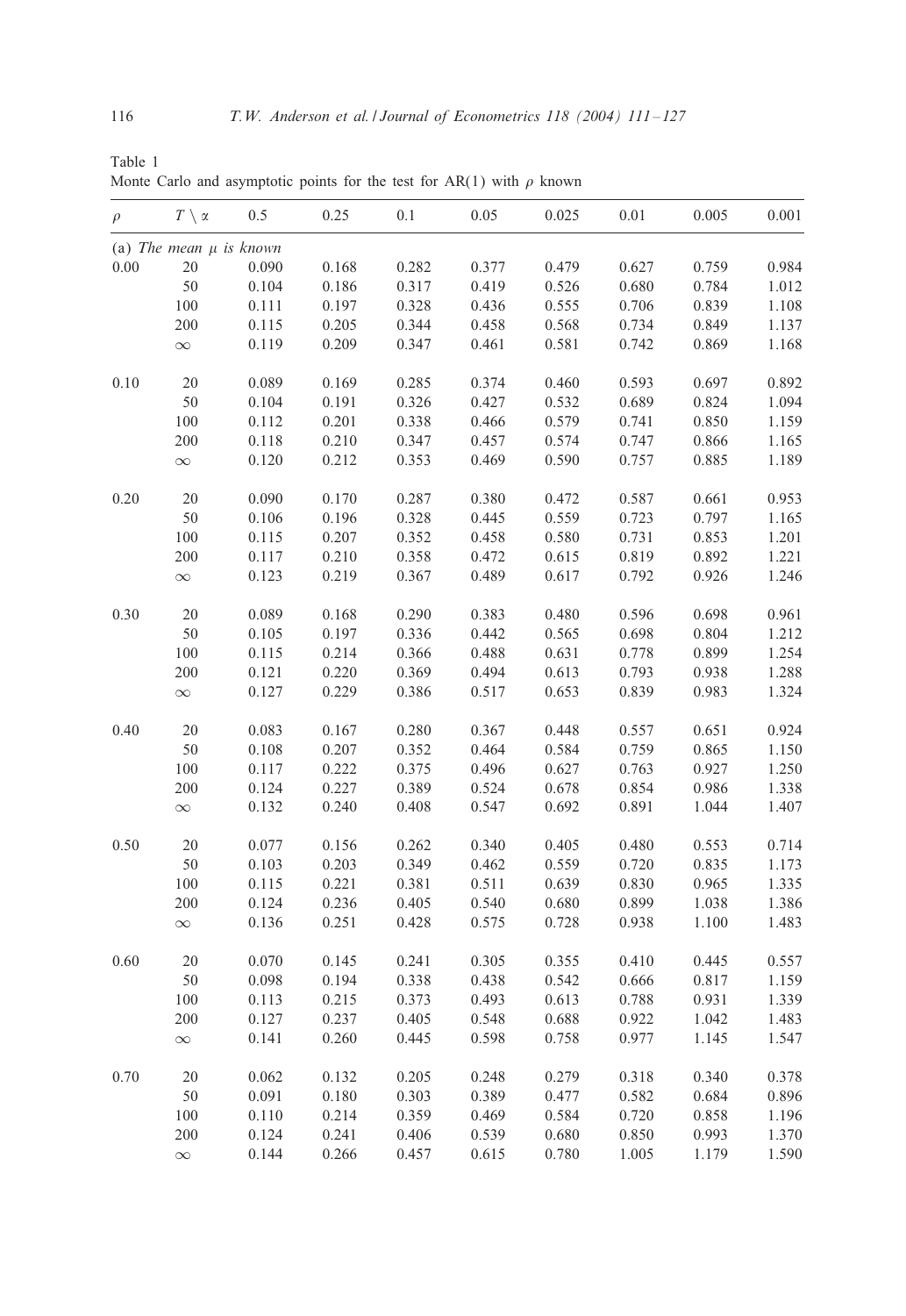Table 1 (*continued*)

| $\rho$ | $T \setminus \alpha$ | 0.5                           | 0.25  | 0.1   | 0.05  | 0.025 | 0.01  | 0.005 | 0.001      |
|--------|----------------------|-------------------------------|-------|-------|-------|-------|-------|-------|------------|
| 0.80   | 20                   | 0.050                         | 0.104 | 0.161 | 0.191 | 0.211 | 0.231 | 0.243 | 0.257      |
|        | 50                   | 0.078                         | 0.164 | 0.262 | 0.329 | 0.392 | 0.463 | 0.521 | 0.660      |
|        | 100                  | 0.097                         | 0.194 | 0.329 | 0.431 | 0.525 | 0.663 | 0.755 | 1.056      |
|        | 200                  | 0.117                         | 0.229 | 0.395 | 0.526 | 0.658 | 0.819 | 0.951 | 1.285      |
|        | $\infty$             | 0.146                         | 0.271 | 0.465 | 0.626 | 0.794 | 1.024 | 1.201 | 1.621      |
| 0.90   | 20                   | 0.025                         | 0.070 | 0.095 | 0.106 | 0.114 | 0.120 | 0.123 | 0.126      |
|        | 50                   | 0.055                         | 0.115 | 0.175 | 0.210 | 0.238 | 0.263 | 0.277 | 0.307      |
|        | 100                  | 0.075                         | 0.154 | 0.255 | 0.322 | 0.379 | 0.446 | 0.493 | 0.621      |
|        | 200                  | 0.098                         | 0.197 | 0.338 | 0.437 | 0.535 | 0.652 | 0.804 | 1.158      |
|        | $\infty$             | 0.147                         | 0.273 | 0.470 | 0.632 | 0.802 | 1.034 | 1.213 | 1.639      |
|        |                      | (b) The mean $\mu$ is unknown |       |       |       |       |       |       |            |
| 0.00   | 20                   | 0.096                         | 0.175 | 0.294 | 0.387 | 0.486 | 0.629 | 0.764 | 0.992      |
|        | 50                   | 0.107                         | 0.190 | 0.319 | 0.423 | 0.533 | 0.683 | 0.785 | 1.077      |
|        | 100                  | 0.112                         | 0.198 | 0.329 | 0.440 | 0.554 | 0.706 | 0.851 | 1.122      |
|        | 200                  | 0.116                         | 0.204 | 0.340 | 0.452 | 0.569 | 0.727 | 0.855 | 1.140      |
|        | $\infty$             | 0.119                         | 0.209 | 0.347 | 0.461 | 0.581 | 0.742 | 0.869 | 1.168      |
| 0.10   | 20                   | 0.100                         | 0.183 | 0.303 | 0.399 | 0.490 | 0.618 | 0.701 | 0.870      |
|        | 50                   | 0.108                         | 0.197 | 0.326 | 0.434 | 0.540 | 0.699 | 0.808 | 1.016      |
|        | 100                  | 0.115                         | 0.204 | 0.342 | 0.452 | 0.566 | 0.732 | 0.845 | 1.081      |
|        | 200                  | 0.117                         | 0.208 | 0.348 | 0.460 | 0.578 | 0.749 | 0.865 | 1.143      |
|        | $\infty$             | 0.120                         | 0.212 | 0.353 | 0.469 | 0.590 | 0.757 | 0.885 | 1.189      |
| 0.20   | 20                   | 0.105                         | 0.192 | 0.317 | 0.406 | 0.502 | 0.609 | 0.673 | 0.829      |
|        | 50                   | 0.114                         | 0.209 | 0.346 | 0.444 | 0.558 | 0.696 | 0.815 | 1.021      |
|        | 100                  | 0.118                         | 0.212 | 0.356 | 0.462 | 0.582 | 0.734 | 0.869 | 1.155      |
|        | 200                  | 0.119                         | 0.214 | 0.360 | 0.477 | 0.602 | 0.767 | 0.897 | 1.194      |
|        | $\infty$             | 0.123                         | 0.219 | 0.367 | 0.489 | 0.617 | 0.792 | 0.926 | 1.246      |
| 0.30   | 20                   | 0.109                         | 0.205 | 0.329 | 0.417 | 0.499 | 0.597 | 0.658 | 0.775      |
|        | 50                   | 0.117                         | 0.217 | 0.356 | 0.463 | 0.582 | 0.715 | 0.802 | 1.072      |
|        | 100                  | 0.123                         | 0.223 | 0.369 | 0.490 | 0.610 | 0.773 | 0.885 | 1.217      |
|        | 200                  | 0.125                         | 0.225 | 0.374 | 0.501 | 0.624 | 0.799 | 0.919 | 1.260      |
|        | $\infty$             | 0.127                         | 0.229 | 0.386 | 0.517 | 0.653 | 0.839 | 0.983 | 1.324      |
| 0.40   | 20                   | 0.117                         | 0.218 | 0.338 | 0.419 | 0.496 | 0.569 | 0.623 | 0.734      |
|        | 50                   | 0.124                         | 0.231 | 0.375 | 0.493 | 0.616 | 0.720 | 0.841 | $0.\infty$ |
|        | 100                  | 0.126                         | 0.233 | 0.389 | 0.513 | 0.637 | 0.788 | 0.936 | 1.210      |
|        | 200                  | 0.128                         | 0.234 | 0.399 | 0.532 | 0.668 | 0.845 | 0.985 | 1.305      |
|        | $\infty$             | 0.132                         | 0.240 | 0.408 | 0.547 | 0.692 | 0.891 | 1.044 | 1.407      |
| 0.50   | 20                   | 0.125                         | 0.227 | 0.341 | 0.406 | 0.458 | 0.527 | 0.563 | 0.644      |
|        | 50                   | 0.123                         | 0.236 | 0.392 | 0.490 | 0.587 | 0.703 | 0.792 | 0.964      |
|        | 100                  | 0.125                         | 0.243 | 0.409 | 0.538 | 0.658 | 0.814 | 0.924 | 1.196      |
|        | 200                  | 0.133                         | 0.248 | 0.416 | 0.553 | 0.687 | 0.877 | 1.028 | 1.368      |
|        | $\infty$             | 0.136                         | 0.251 | 0.428 | 0.575 | 0.728 | 0.938 | 1.100 | 1.483      |
|        |                      |                               |       |       |       |       |       |       |            |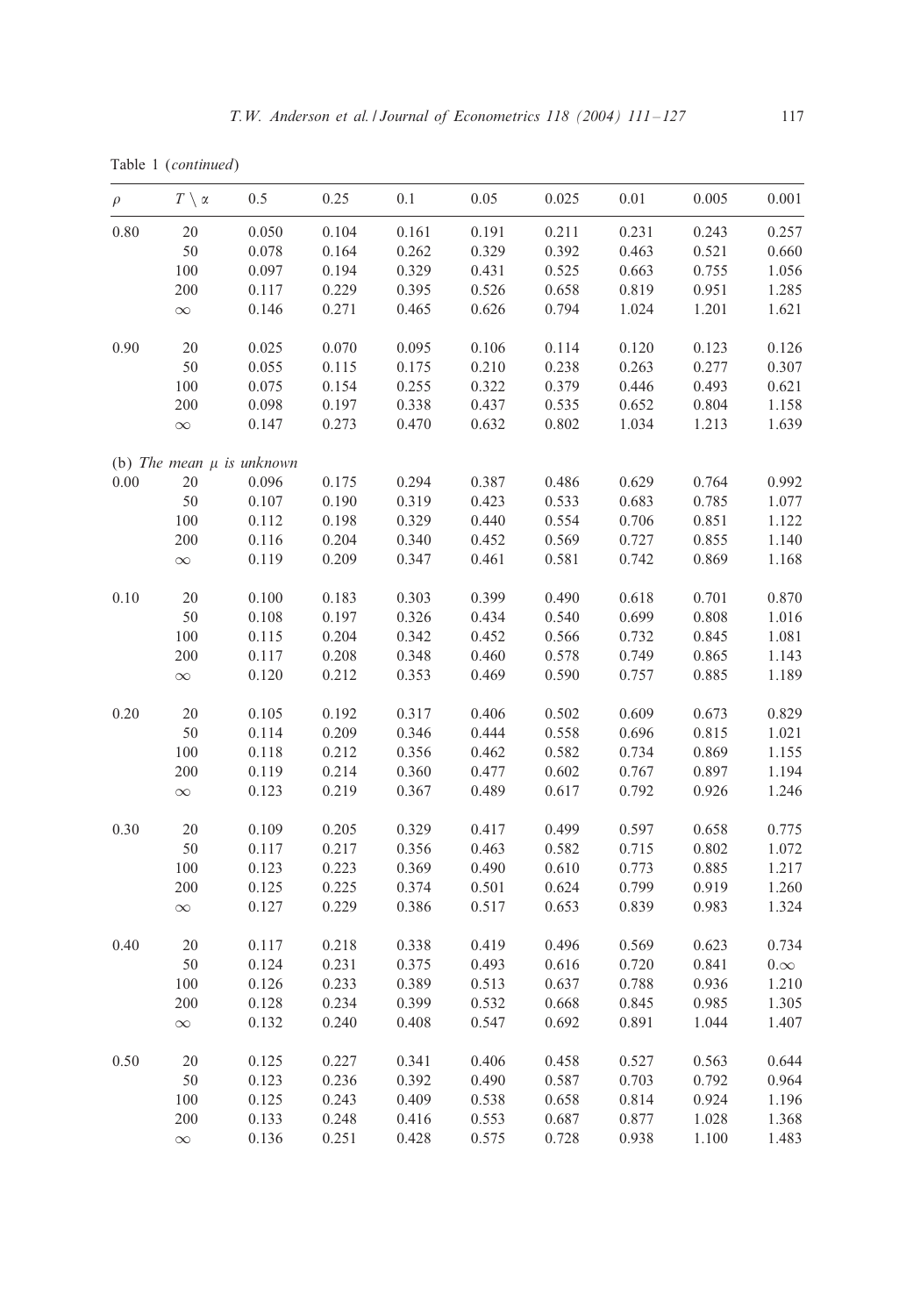| $\rho$ | $T \setminus \alpha$ | 0.5   | 0.25  | 0.1   | 0.05  | 0.025 | 0.01  | 0.005 | 0.001 |
|--------|----------------------|-------|-------|-------|-------|-------|-------|-------|-------|
| 0.60   | 20                   | 0.133 | 0.234 | 0.324 | 0.378 | 0.419 | 0.457 | 0.482 | 0.530 |
|        | 50                   | 0.128 | 0.243 | 0.393 | 0.486 | 0.571 | 0.661 | 0.723 | 0.882 |
|        | 100                  | 0.131 | 0.251 | 0.412 | 0.525 | 0.639 | 0.792 | 0.922 | 1.111 |
|        | 200                  | 0.134 | 0.254 | 0.426 | 0.563 | 0.693 | 0.890 | 1.033 | 1.348 |
|        | $\infty$             | 0.141 | 0.260 | 0.445 | 0.598 | 0.758 | 0.977 | 1.145 | 1.547 |
| 0.70   | 20                   | 0.149 | 0.230 | 0.296 | 0.327 | 0.354 | 0.377 | 0.389 | 0.419 |
|        | 50                   | 0.133 | 0.248 | 0.376 | 0.457 | 0.519 | 0.592 | 0.653 | 0.755 |
|        | 100                  | 0.133 | 0.256 | 0.406 | 0.510 | 0.614 | 0.725 | 0.830 | 0.977 |
|        | 200                  | 0.135 | 0.258 | 0.437 | 0.563 | 0.694 | 0.834 | 0.967 | 1.246 |
|        | $\infty$             | 0.144 | 0.266 | 0.457 | 0.615 | 0.780 | 1.005 | 1.179 | 1.590 |
| 0.80   | 20                   | 0.153 | 0.197 | 0.230 | 0.246 | 0.256 | 0.264 | 0.269 | 0.278 |
|        | 50                   | 0.143 | 0.251 | 0.350 | 0.406 | 0.453 | 0.499 | 0.518 | 0.562 |
|        | 100                  | 0.135 | 0.257 | 0.398 | 0.488 | 0.569 | 0.676 | 0.735 | 0.861 |
|        | 200                  | 0.137 | 0.261 | 0.426 | 0.548 | 0.677 | 0.824 | 0.935 | 1.206 |
|        | $\infty$             | 0.146 | 0.271 | 0.465 | 0.626 | 0.794 | 1.024 | 1.201 | 1.621 |
| 0.90   | 20                   | 0.105 | 0.116 | 0.123 | 0.126 | 0.127 | 0.129 | 0.129 | 0.130 |
|        | 50                   | 0.158 | 0.212 | 0.255 | 0.275 | 0.290 | 0.304 | 0.310 | 0.320 |
|        | 100                  | 0.145 | 0.251 | 0.346 | 0.406 | 0.445 | 0.498 | 0.522 | 0.557 |
|        | 200                  | 0.138 | 0.260 | 0.402 | 0.497 | 0.570 | 0.645 | 0.706 | 0.826 |
|        | $\infty$             | 0.147 | 0.273 | 0.470 | 0.632 | 0.802 | 1.034 | 1.213 | 1.639 |

Table 1 (*continued*)

parameter will be estimated by the first-order sample autocorrelation  $r_1$ . The quantities  $f(\lambda)$ ,  $F(\lambda)$ , and  $G(\lambda)$  will be relabelled  $f(\lambda|\rho)$ ,  $F(\lambda|\rho)$ , and  $G(\lambda|\rho)$  to emphasise the dependence on the parameter  $\rho$ . For this case

$$
f(\lambda|\rho) = \frac{1 - \rho^2}{2\pi(1 + \rho^2 - 2\rho \cos \lambda)}, \quad -\pi \le \lambda \le \pi,
$$
  

$$
F(\lambda|\rho) = \frac{2}{\pi} \tan^{-1} \left( \frac{1 + \rho}{1 - \rho} \tan \frac{\lambda}{2} \right), \quad 0 \le \lambda \le \pi,
$$
  

$$
G(\lambda|\rho) = \frac{2\rho \sin \lambda}{\pi(1 - \rho^2)} f(\lambda|\rho) + \frac{1 + \rho^2}{2\pi(1 - \rho^2)} F(\lambda|\rho), \quad 0 \le \lambda \le \pi.
$$

Thus

$$
\frac{G(\lambda|\rho)}{G(\pi|\rho)} - F(\lambda|\rho) = \frac{4\rho \sin \lambda}{1+\rho^2} f(\lambda|\rho), \quad 0 \le \lambda \le \pi.
$$

Let

$$
Z_T(\lambda) = \sqrt{T} \{ F_T(\lambda) - F(\lambda | r_1) \}
$$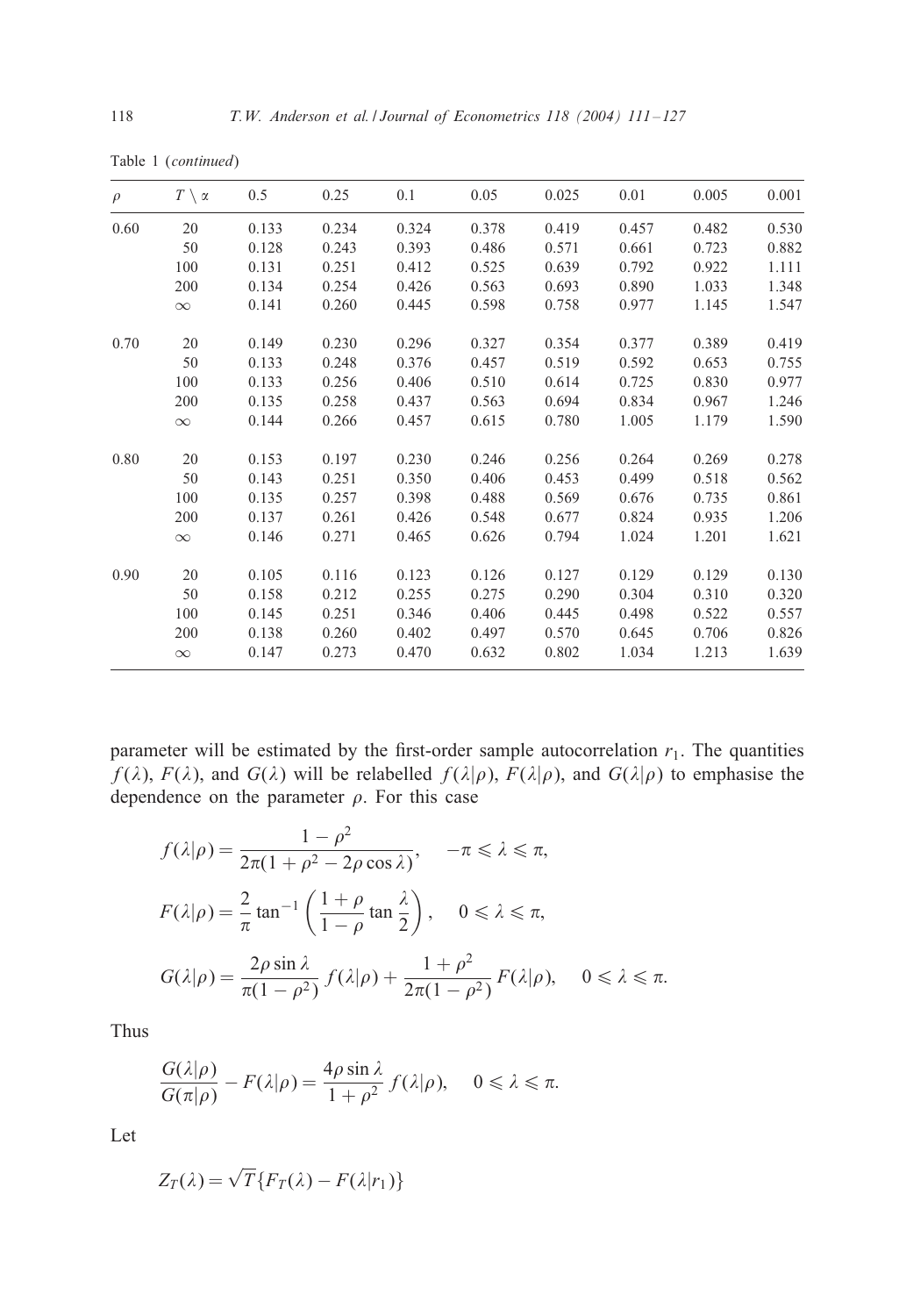*T.W. Anderson et al. / Journal of Econometrics 118 (2004) 111 – 127* 119

$$
= \frac{2}{\pi} \sum_{h=1}^{T-1} \frac{\sin \lambda h}{h} \sqrt{T} (r_h - r_1^h) - \frac{2}{\pi} \sum_{h=T}^{\infty} \frac{\sin \lambda h}{h} \sqrt{T} r_1^h
$$
  

$$
= \frac{2}{\pi} \sum_{h=1}^{T-1} \frac{\sin \lambda h}{h} \sqrt{T} (r_h - \rho_h)
$$
  

$$
- \frac{2}{\pi} \sum_{h=1}^{T-1} \frac{\sin \lambda h}{h} \sqrt{T} (r_1^h - \rho_h) + o_p(1)
$$
  

$$
= \frac{2}{\pi} \sum_{h=1}^{T-1} \frac{\sin \lambda h}{h} v_h - \frac{2}{\pi} \sum_{h=1}^{T-1} \frac{\sin \lambda h}{h} v_1 h \rho^{h-1} + o_p(1),
$$

where  $v_h = \sqrt{T}(r_h - \rho_h)$ . The  $v_h$  have a limiting normal distribution with means 0 and covariance between  $v_h$  and  $v_1$  of  $h\rho^{h-1}(1-\rho^2)$ . Define  $\lambda(u|\rho)$  as the value of  $\lambda$  satisfying  $u = G\{\lambda(u|\rho)\}/G(\pi|\rho)$ . Then transform  $Z_{\tau}(\lambda)$  to a function of u by substituting  $\lambda(u|\rho)$  for  $\lambda$ , and let

$$
Y_T(u) = \sqrt{T} [F_T\{\lambda(u|\rho)\} - F\{\lambda(u|\rho)|r_1\}].
$$

Then

$$
W_T^2 = \frac{1}{4\pi G^2(\pi|\rho)} \int_0^1 \{Y_T(u)\}^2 du.
$$

Let  $Y_T^*(u) = Y_T(u)/[2\sqrt{\pi G(\pi|\rho)}]; Y_T^*(u)$  converges weakly to the Gaussian process  $Y^*(u)$  with covariance function:

$$
\rho(u,v) = EY^*(u)Y^*(v) = \min(u,v) - uv - \frac{1-\rho^2}{2\rho^2} q(u|\rho)q(v|\rho),
$$
\n(8)

where

$$
q(u|\rho) = \frac{4\rho}{1+\rho^2} \sin[\lambda(u|\rho)]f[\lambda(u|\rho)|\rho].
$$

Asymptotically  $W_T^2$  becomes  $W^2 = \int_0^1 \{Y^*(u)\}^2 du$ , and the distribution of  $W^2$  takes the form (6) as before. The integral equation (7) must now be solved for weights  $\omega_i$  with the above  $\rho(u, v)$  as the kernel. When  $\rho(u, v)$  takes the form (8), this may be done by the following procedure:

1. Define  $\omega_i^* = 1/(\pi^2 i^2)$ ,  $i = 1, 2, ...$  Then  $\omega_i^*$  and  $f_i(t) = \sqrt{2} \sin \pi i t$  are the eigenvalues and corresponding eigenfunctions of the integral equation

$$
\omega f(t) = \int_0^1 \left[ \min(t, s) - t s \right] ds
$$

normalized so that  $\int_0^1 f_i^2(t) dt = 1$ .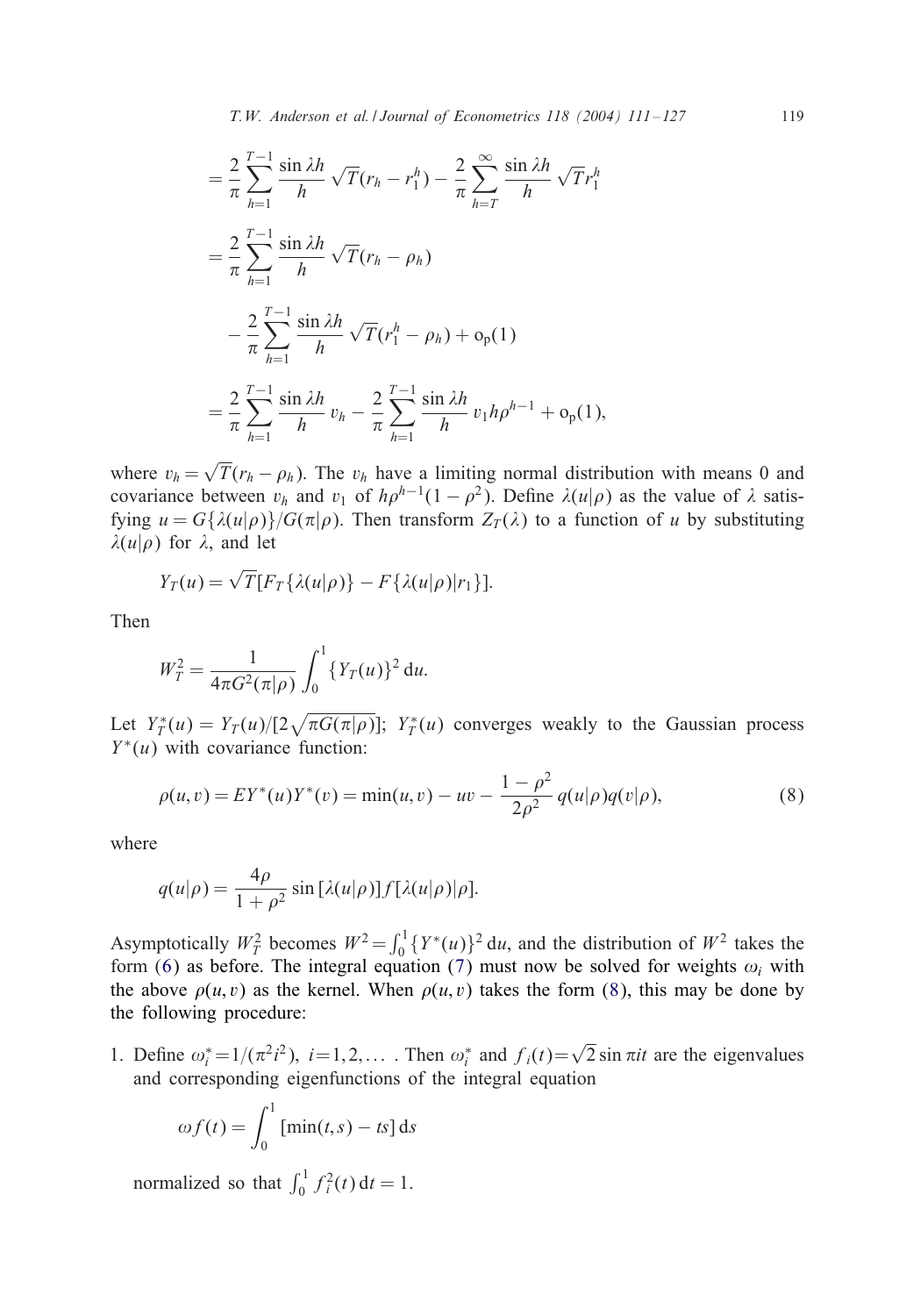120 *T.W. Anderson et al. / Journal of Econometrics 118 (2004) 111 – 127*

2. Let  $a_i = c \sqrt{ }$  $\overline{2} \int_0^1 q(u|\rho) \sin \pi i u \, du$ , where  $c = \{(1 - \rho^2)/(2\rho^2)\}^{1/2}$ . 3. Let

$$
\Phi(\omega) = 1 + \sum_{i=1}^{\infty} \frac{a_i^2}{\omega_i^* - \omega}.
$$
\n(9)

4[.](#page-3-0) Then  $\omega_i$ ,  $i = 1, 2,...$ , in (6) are the infinitely many solutions of  $\Phi(\omega) = 0$ .

Clearly,  $\Phi(\omega)$  has vertical asymptotes at  $\omega = \omega_j^*$ ; also,  $\Psi'(\omega)$  is always positive. It follows that a solution of  $\Psi(\omega) = 0$ , say  $\omega_j$ , lies in the interval  $(\omega_j^*, \omega_{j-1}^*)$ ,  $j = 1, 2, ...,$ with  $\omega_0^* = \sum_{j=1}^{\infty} a_j^2$ . Thus solutions  $\omega_j$  can be straightforwardly found by searching this interval, and percentage points of  $W^2$  [ar](#page-4-0)e found as described in [S](#page-10-0)ection 3. These are the limiting points given in Tables 2a and b. Points for  $W_T^2$  for finite T, derived from Monte Carlo studies, are also given in the tables.

#### *4.3.1. Test procedure*

The test follows the steps in Section 4.1, but now using Table 2a or b, and the computing formula

$$
W_T^2 = \frac{T(1 - r_1^2)^2}{\pi^2 (1 + r_1^2)^2} \sum_{h=1}^H \left[ \sum_{g=2}^{T-1} \frac{(r_g - r_1^g)(r_1^{h+g} - r_1^{|h-g|})}{g} \right]^2.
$$
 (10)

As before,  $H$  is theoretically infinite, but in practice, it must be chosen so that the term in the sum is negligibly small for  $h > H$ .

An equivalent formula for  $W_T^2$ , which avoids the problem of determining H, is

$$
W_T^2 = \frac{T(1 - r_1^2)^2}{\pi^2 (1 + r_1^2)^2} \sum_{g_1=2}^{T-1} \sum_{g_2=2}^{T-1} \left( \frac{r_{g_1} - r_1^{g_1}}{g_1} \right) \left( \frac{r_{g_2} - r_1^{g_2}}{g_2} \right)
$$
  
 
$$
\times \left\{ \frac{1 + r_1^2}{1 - r_1^2} \left( r_1^{|g_1 - g_2|} - r_1^{g_1 + g_2} \right) + |g_1 - g_2| r_1^{|g_1 - g_2|} - (g_1 + g_2) r_1^{g_1 + g_2} \right\}. \tag{11}
$$

Table 2a is to be used when  $\mu$  is known and is used in the calculations, and is entered with  $|r_1|$ , the absolute value of  $r_1$ . Table 2b is used when  $\mu$  is estimated by  $\bar{y}$ and is entered with the actual value of  $r_1$ . The null hypothesis of an AR(1) process will be rejected at significance level  $\alpha$  if the value of  $W_T^2$  exceeds the point in the table corresponding to  $r_1$ , T, and  $\alpha$ .

## *4.3.2. Construction of the tables*

The tables have been constructed so that, when the table is entered with a given  $T$ and parameter  $\rho$  or statistic value  $r_1$ , the probability that  $W_T^2$  exceeds the point given in a specific column is approximately the value  $\alpha$  at the head of the column.

The usual method of creating such a table is to generate Monte Carlo samples for the model, with fixed T and  $\rho$ , and from these to find the estimated distribution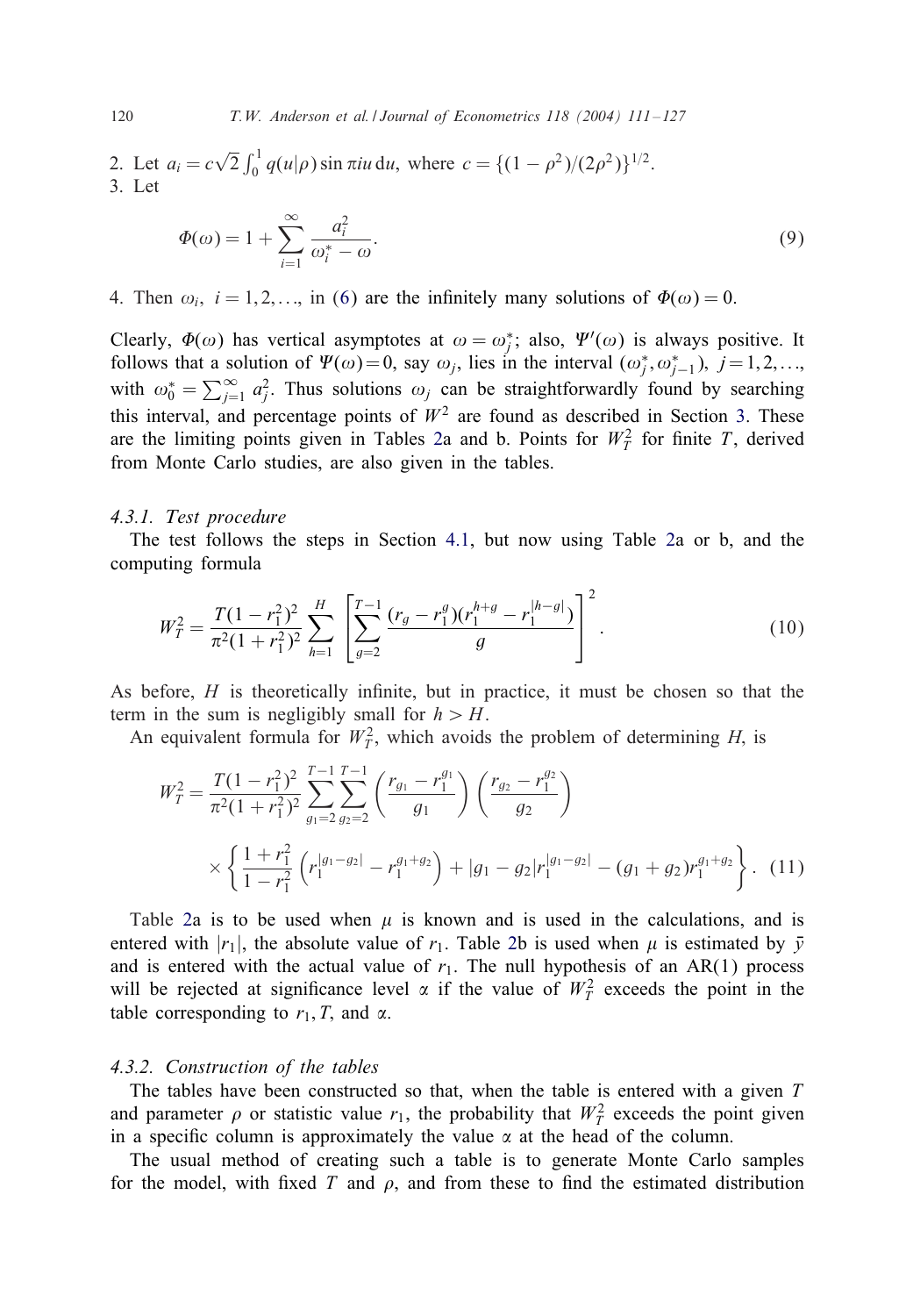<span id="page-10-0"></span>Table 2 Points for the test for AR(1) with  $\rho$  unknown

| r 1  | $T\,\,\backslash\, \,\alpha$             | 0.5   | 0.25  | 0.1   | 0.05  | 0.025 | 0.01  |
|------|------------------------------------------|-------|-------|-------|-------|-------|-------|
|      | (a) The mean $\mu$ is known <sup>a</sup> |       |       |       |       |       |       |
| 0.00 | 50                                       | 0.043 | 0.068 | 0.102 | 0.128 | 0.158 | 0.190 |
|      | $100\,$                                  | 0.048 | 0.072 | 0.106 | 0.135 | 0.160 | 0.200 |
|      | 200                                      | 0.051 | 0.077 | 0.113 | 0.142 | 0.172 | 0.211 |
|      | 500                                      | 0.054 | 0.080 | 0.116 | 0.151 | 0.180 | 0.218 |
|      | $\infty$                                 | 0.056 | 0.085 | 0.124 | 0.155 | 0.188 | 0.233 |
| 0.10 | 50                                       | 0.043 | 0.071 | 0.105 | 0.134 | 0.164 | 0.200 |
|      | 100                                      | 0.049 | 0.076 | 0.114 | 0.144 | 0.176 | 0.220 |
|      | 200                                      | 0.053 | 0.080 | 0.120 | 0.149 | 0.187 | 0.226 |
|      | 500                                      | 0.054 | 0.090 | 0.130 | 0.153 | 0.193 | 0.231 |
|      | $\infty$                                 | 0.056 | 0.094 | 0.134 | 0.165 | 0.197 | 0.238 |
| 0.20 | 50                                       | 0.047 | 0.078 | 0.122 | 0.158 | 0.196 | 0.243 |
|      | 100                                      | 0.054 | 0.086 | 0.130 | 0.166 | 0.206 | 0.256 |
|      | 200                                      | 0.057 | 0.089 | 0.137 | 0.174 | 0.215 | 0.266 |
|      | 500                                      | 0.059 | 0.093 | 0.141 | 0.178 | 0.221 | 0.276 |
|      | $\infty$                                 | 0.061 | 0.095 | 0.144 | 0.183 | 0.224 | 0.281 |
| 0.30 | 50                                       | 0.052 | 0.089 | 0.142 | 0.186 | 0.223 | 0.270 |
|      | 100                                      | 0.058 | 0.097 | 0.155 | 0.202 | 0.243 | 0.312 |
|      | 200                                      | 0.062 | 0.104 | 0.161 | 0.210 | 0.258 | 0.323 |
|      | 500                                      | 0.067 | 0.108 | 0.168 | 0.216 | 0.267 | 0.333 |
|      | $\infty$                                 | 0.069 | 0.111 | 0.172 | 0.222 | 0.275 | 0.346 |
| 0.40 | 50                                       | 0.054 | 0.096 | 0.157 | 0.208 | 0.259 | 0.324 |
|      | 100                                      | 0.064 | 0.112 | 0.178 | 0.238 | 0.295 | 0.385 |
|      | 200                                      | 0.069 | 0.118 | 0.190 | 0.248 | 0.314 | 0.401 |
|      | 500                                      | 0.074 | 0.125 | 0.199 | 0.253 | 0.324 | 0.408 |
|      | $\infty$                                 | 0.078 | 0.129 | 0.204 | 0.266 | 0.331 | 0.420 |
| 0.50 | 50                                       | 0.059 | 0.107 | 0.174 | 0.231 | 0.286 | 0.363 |
|      | 100                                      | 0.069 | 0.125 | 0.198 | 0.269 | 0.336 | 0.402 |
|      | 200                                      | 0.076 | 0.133 | 0.214 | 0.284 | 0.356 | 0.444 |
|      | 500                                      | 0.083 | 0.140 | 0.229 | 0.298 | 0.369 | 0.470 |
|      | $\infty$                                 | 0.088 | 0.148 | 0.237 | 0.311 | 0.388 | 0.494 |
| 0.60 | 50                                       | 0.060 | 0.111 | 0.184 | 0.245 | 0.303 | 0.382 |
|      | 100                                      | 0.073 | 0.130 | 0.213 | 0.279 | 0.350 | 0.433 |
|      | 200                                      | 0.081 | 0.147 | 0.244 | 0.322 | 0.396 | 0.491 |
|      | 500                                      | 0.091 | 0.157 | 0.252 | 0.337 | 0.421 | 0.523 |
|      | $\infty$                                 | 0.096 | 0.165 | 0.268 | 0.352 | 0.441 | 0.562 |
| 0.70 | 50                                       | 0.056 | 0.108 | 0.181 | 0.236 | 0.289 | 0.363 |
|      | $100\,$                                  | 0.071 | 0.132 | 0.223 | 0.290 | 0.354 | 0.459 |
|      | 200                                      | 0.084 | 0.153 | 0.256 | 0.339 | 0.411 | 0.548 |
|      | 500                                      | 0.094 | 0.166 | 0.273 | 0.362 | 0.446 | 0.586 |
|      | $\infty$                                 | 0.104 | 0.180 | 0.294 | 0.389 | 0.487 | 0.622 |
|      |                                          |       |       |       |       |       |       |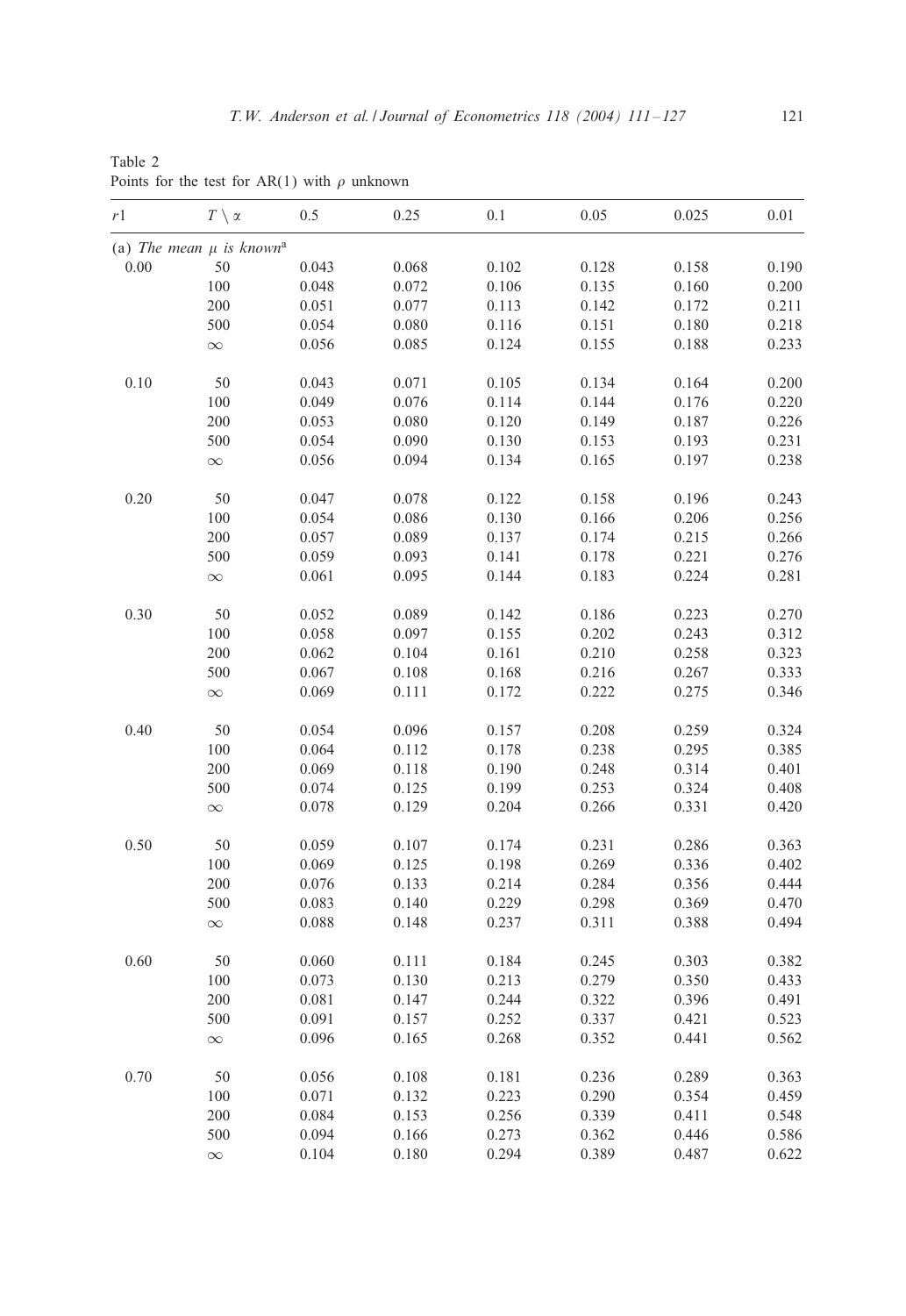|  |  | Table 2 (continued) |
|--|--|---------------------|
|--|--|---------------------|

| r1      | $T \setminus \alpha$                       | 0.5   | 0.25  | 0.1   | 0.05  | 0.025 | 0.01  |
|---------|--------------------------------------------|-------|-------|-------|-------|-------|-------|
| 0.80    | 50                                         | 0.046 | 0.097 | 0.162 | 0.211 | 0.258 | 0.309 |
|         | 100                                        | 0.066 | 0.123 | 0.211 | 0.271 | 0.336 | 0.426 |
|         | 200                                        | 0.082 | 0.154 | 0.258 | 0.334 | 0.420 | 0.524 |
|         | 500                                        | 0.094 | 0.170 | 0.286 | 0.378 | 0.485 | 0.620 |
|         | $\infty$                                   | 0.110 | 0.192 | 0.316 | 0.419 | 0.526 | 0.672 |
| 0.90    | 50                                         | 0.026 | 0.060 | 0.102 | 0.134 | 0.158 | 0.190 |
|         | 100                                        | 0.047 | 0.094 | 0.162 | 0.206 | 0.256 | 0.317 |
|         | 200                                        | 0.068 | 0.132 | 0.220 | 0.287 | 0.358 | 0.458 |
|         | 500                                        | 0.089 | 0.162 | 0.278 | 0.368 | 0.461 | 0.587 |
|         | $\infty$                                   | 0.115 | 0.202 | 0.334 | 0.443 | 0.557 | 0.712 |
|         | (b) The mean $\mu$ is unknown <sup>b</sup> |       |       |       |       |       |       |
| $-0.90$ | 50                                         | 0.026 | 0.059 | 0.101 | 0.131 | 0.158 | 0.191 |
|         | 100                                        | 0.045 | 0.093 | 0.161 | 0.202 | 0.257 | 0.321 |
|         | 200                                        | 0.067 | 0.129 | 0.216 | 0.286 | 0.362 | 0.472 |
|         | 500                                        | 0.087 | 0.163 | 0.273 | 0.360 | 0.468 | 0.626 |
|         | $\infty$                                   | 0.115 | 0.202 | 0.334 | 0.443 | 0.557 | 0.712 |
| $-0.80$ | 50                                         | 0.046 | 0.094 | 0.161 | 0.206 | 0.250 | 0.301 |
|         | 100                                        | 0.065 | 0.128 | 0.217 | 0.278 | 0.340 | 0.419 |
|         | 200                                        | 0.081 | 0.150 | 0.255 | 0.337 | 0.414 | 0.526 |
|         | 500                                        | 0.095 | 0.172 | 0.285 | 0.377 | 0.460 | 0.592 |
|         | $\infty$                                   | 0.110 | 0.192 | 0.316 | 0.419 | 0.526 | 0.672 |
| $-0.70$ | 50                                         | 0.056 | 0.111 | 0.185 | 0.243 | 0.295 | 0.380 |
|         | 100                                        | 0.069 | 0.133 | 0.216 | 0.287 | 0.356 | 0.459 |
|         | 200                                        | 0.084 | 0.156 | 0.253 | 0.338 | 0.414 | 0.521 |
|         | 500                                        | 0.095 | 0.164 | 0.273 | 0.370 | 0.457 | 0.571 |
|         | $\infty$                                   | 0.104 | 0.180 | 0.294 | 0.389 | 0.487 | 0.622 |
| $-0.60$ | 50                                         | 0.060 | 0.114 | 0.187 | 0.243 | 0.303 | 0.368 |
|         | $100\,$                                    | 0.072 | 0.134 | 0.219 | 0.293 | 0.351 | 0.429 |
|         | 200                                        | 0.081 | 0.146 | 0.242 | 0.312 | 0.394 | 0.489 |
|         | 500                                        | 0.089 | 0.157 | 0.257 | 0.332 | 0.418 | 0.527 |
|         | $\infty$                                   | 0.096 | 0.165 | 0.268 | 0.352 | 0.441 | 0.562 |
| $-0.50$ | 50                                         | 0.058 | 0.107 | 0.179 | 0.232 | 0.283 | 0.370 |
|         | 100                                        | 0.068 | 0.121 | 0.197 | 0.261 | 0.335 | 0.424 |
|         | 200                                        | 0.077 | 0.136 | 0.215 | 0.285 | 0.354 | 0.454 |
|         | 500                                        | 0.083 | 0.140 | 0.225 | 0.299 | 0.370 | 0.474 |
|         | $\infty$                                   | 0.088 | 0.148 | 0.237 | 0.311 | 0.388 | 0.494 |
| $-0.40$ | 50                                         | 0.056 | 0.101 | 0.162 | 0.209 | 0.260 | 0.324 |
|         | 100                                        | 0.064 | 0.110 | 0.178 | 0.234 | 0.294 | 0.351 |
|         | 200                                        | 0.070 | 0.118 | 0.188 | 0.250 | 0.312 | 0.384 |
|         | 500                                        | 0.074 | 0.123 | 0.193 | 0.260 | 0.323 | 0.401 |
|         | $\infty$                                   | 0.078 | 0.129 | 0.204 | 0.266 | 0.331 | 0.420 |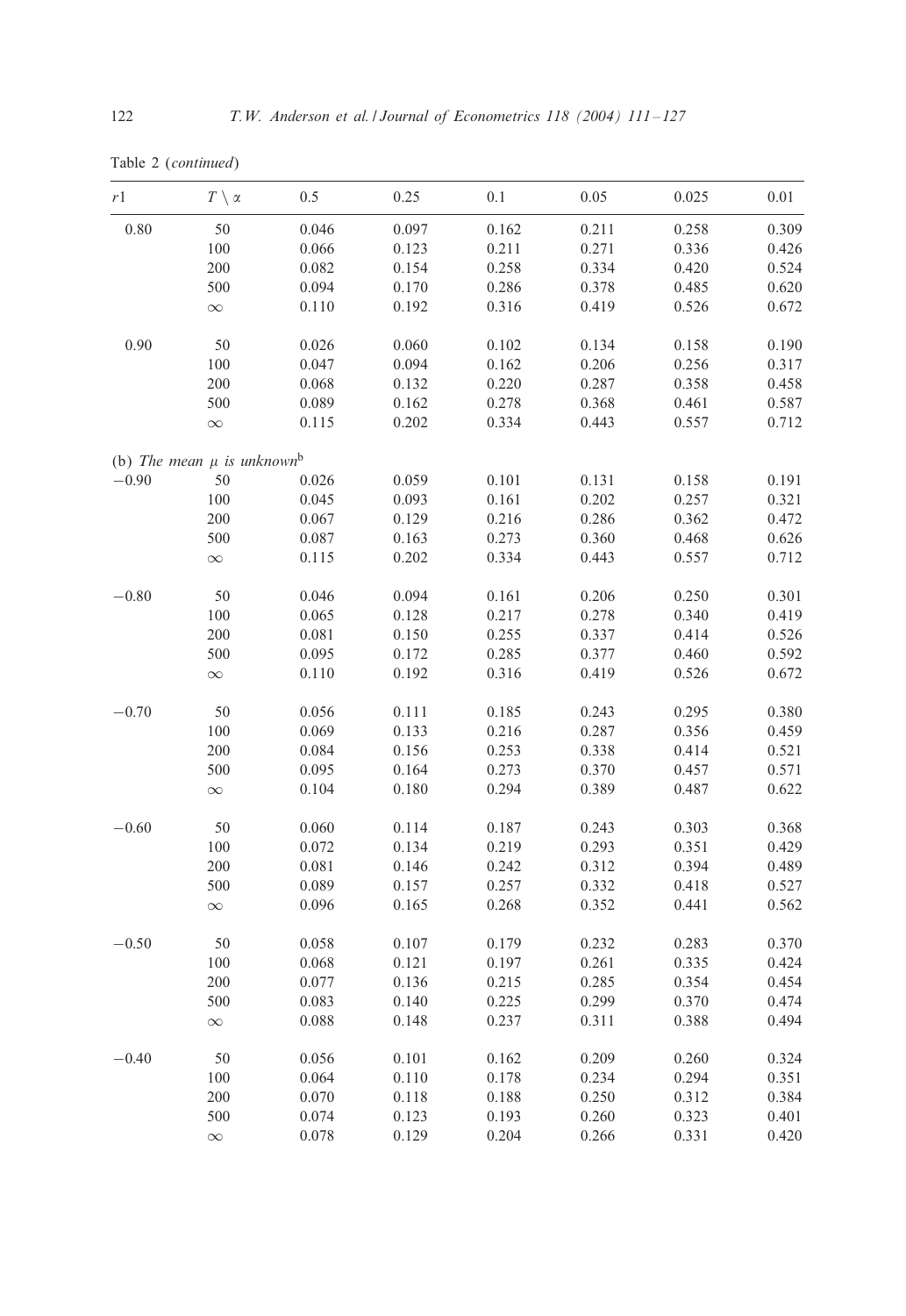Table 2 (*continued*)

| r1       | $T \setminus \alpha$ | 0.5   | 0.25  | $0.1\,$ | 0.05  | 0.025 | 0.01  |
|----------|----------------------|-------|-------|---------|-------|-------|-------|
| $-0.30$  | 50                   | 0.052 | 0.089 | 0.144   | 0.186 | 0.228 | 0.283 |
|          | 100                  | 0.057 | 0.095 | 0.153   | 0.197 | 0.242 | 0.304 |
|          | 200                  | 0.061 | 0.101 | 0.162   | 0.206 | 0.255 | 0.324 |
|          | 500                  | 0.066 | 0.106 | 0.165   | 0.211 | 0.262 | 0.338 |
|          | $\infty$             | 0.069 | 0.111 | 0.172   | 0.222 | 0.275 | 0.346 |
| $-0.20$  | 50                   | 0.047 | 0.078 | 0.123   | 0.157 | 0.189 | 0.240 |
|          | 100                  | 0.052 | 0.085 | 0.131   | 0.164 | 0.201 | 0.255 |
|          | 200                  | 0.057 | 0.091 | 0.137   | 0.175 | 0.213 | 0.270 |
|          | 500                  | 0.059 | 0.093 | 0.141   | 0.180 | 0.220 | 0.277 |
|          | $\infty$             | 0.061 | 0.095 | 0.144   | 0.183 | 0.224 | 0.281 |
| $-0.10$  | 50                   | 0.045 | 0.072 | 0.111   | 0.139 | 0.166 | 0.198 |
|          | 100                  | 0.050 | 0.078 | 0.116   | 0.142 | 0.175 | 0.213 |
|          | 200                  | 0.052 | 0.087 | 0.126   | 0.147 | 0.180 | 0.219 |
|          | 500                  | 0.055 | 0.091 | 0.131   | 0.160 | 0.192 | 0.228 |
|          | $\infty$             | 0.056 | 0.094 | 0.134   | 0.165 | 0.197 | 0.238 |
| 0.00     | 50                   | 0.044 | 0.070 | 0.105   | 0.134 | 0.164 | 0.176 |
|          | 100                  | 0.049 | 0.075 | 0.110   | 0.138 | 0.169 | 0.208 |
|          | 200                  | 0.051 | 0.079 | 0.115   | 0.145 | 0.175 | 0.218 |
|          | 500                  | 0.054 | 0.083 | 0.117   | 0.149 | 0.180 | 0.226 |
|          | $\infty$             | 0.056 | 0.085 | 0.124   | 0.155 | 0.188 | 0.233 |
| 0.10     | 50                   | 0.046 | 0.072 | 0.110   | 0.138 | 0.168 | 0.203 |
|          | 100                  | 0.049 | 0.078 | 0.120   | 0.141 | 0.181 | 0.221 |
|          | 200                  | 0.053 | 0.082 | 0.124   | 0.155 | 0.188 | 0.227 |
|          | 500                  | 0.054 | 0.090 | 0.131   | 0.157 | 0.194 | 0.233 |
|          | $\infty$             | 0.056 | 0.094 | 0.134   | 0.165 | 0.197 | 0.238 |
| $0.20\,$ | 50                   | 0.051 | 0.085 | 0.130   | 0.166 | 0.203 | 0.254 |
|          | 100                  | 0.055 | 0.088 | 0.133   | 0.171 | 0.209 | 0.267 |
|          | 200                  | 0.057 | 0.090 | 0.136   | 0.175 | 0.214 | 0.274 |
|          | 500                  | 0.060 | 0.093 | 0.142   | 0.180 | 0.221 | 0.278 |
|          | $\infty$             | 0.061 | 0.095 | 0.144   | 0.183 | 0.224 | 0.281 |
| 0.30     | 50                   | 0.055 | 0.093 | 0.147   | 0.189 | 0.234 | 0.286 |
|          | 100                  | 0.062 | 0.100 | 0.156   | 0.206 | 0.255 | 0.314 |
|          | 200                  | 0.064 | 0.106 | 0.164   | 0.214 | 0.264 | 0.332 |
|          | 500                  | 0.067 | 0.108 | 0.168   | 0.219 | 0.271 | 0.340 |
|          | $\infty$             | 0.069 | 0.111 | 0.172   | 0.222 | 0.275 | 0.346 |
| 0.40     | 50                   | 0.062 | 0.108 | 0.174   | 0.224 | 0.264 | 0.320 |
|          | 100                  | 0.069 | 0.119 | 0.186   | 0.241 | 0.300 | 0.359 |
|          | 200                  | 0.073 | 0.125 | 0.193   | 0.248 | 0.320 | 0.384 |
|          | 500                  | 0.076 | 0.128 | 0.200   | 0.260 | 0.326 | 0.407 |
|          | $\infty$             | 0.078 | 0.129 | 0.204   | 0.266 | 0.331 | 0.420 |
|          |                      |       |       |         |       |       |       |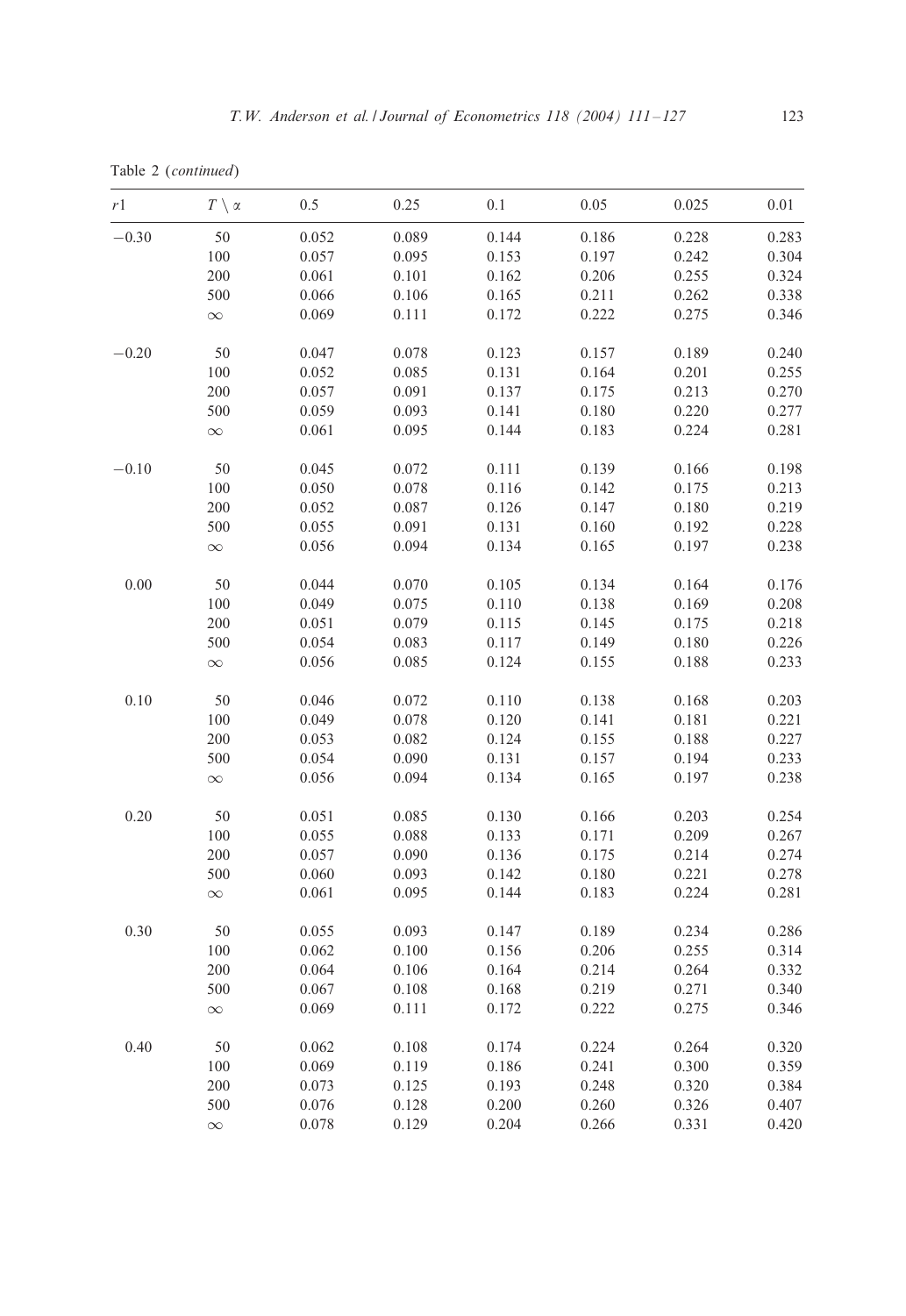Table 2 (*continued*)

| r1   | $T \setminus \alpha$ | 0.5   | 0.25  | 0.1   | 0.05  | 0.025 | 0.01  |
|------|----------------------|-------|-------|-------|-------|-------|-------|
| 0.50 | 50                   | 0.069 | 0.123 | 0.194 | 0.246 | 0.304 | 0.365 |
|      | 100                  | 0.076 | 0.133 | 0.212 | 0.278 | 0.340 | 0.399 |
|      | 200                  | 0.079 | 0.137 | 0.224 | 0.291 | 0.352 | 0.430 |
|      | 500                  | 0.084 | 0.143 | 0.231 | 0.304 | 0.377 | 0.473 |
|      | $\infty$             | 0.088 | 0.148 | 0.237 | 0.311 | 0.388 | 0.494 |
| 0.60 | 50                   | 0.069 | 0.128 | 0.204 | 0.260 | 0.319 | 0.386 |
|      | 100                  | 0.083 | 0.145 | 0.233 | 0.301 | 0.362 | 0.460 |
|      | 200                  | 0.087 | 0.154 | 0.244 | 0.318 | 0.391 | 0.484 |
|      | 500                  | 0.090 | 0.158 | 0.260 | 0.338 | 0.424 | 0.537 |
|      | $\infty$             | 0.096 | 0.165 | 0.268 | 0.352 | 0.441 | 0.562 |
| 0.70 | 50                   | 0.074 | 0.135 | 0.213 | 0.265 | 0.315 | 0.370 |
|      | 100                  | 0.086 | 0.156 | 0.251 | 0.318 | 0.382 | 0.458 |
|      | 200                  | 0.091 | 0.161 | 0.264 | 0.339 | 0.407 | 0.508 |
|      | 500                  | 0.095 | 0.174 | 0.284 | 0.370 | 0.461 | 0.583 |
|      | $\infty$             | 0.104 | 0.180 | 0.294 | 0.389 | 0.487 | 0.622 |
| 0.80 | 50                   | 0.072 | 0.128 | 0.198 | 0.239 | 0.273 | 0.315 |
|      | 100                  | 0.086 | 0.155 | 0.240 | 0.294 | 0.356 | 0.417 |
|      | 200                  | 0.091 | 0.164 | 0.265 | 0.343 | 0.410 | 0.513 |
|      | 500                  | 0.104 | 0.183 | 0.298 | 0.380 | 0.479 | 0.597 |
|      | $\infty$             | 0.110 | 0.192 | 0.316 | 0.419 | 0.526 | 0.672 |
| 0.90 | 50                   | 0.061 | 0.120 | 0.159 | 0.184 | 0.216 | 0.243 |
|      | 100                  | 0.071 | 0.134 | 0.204 | 0.245 | 0.282 | 0.329 |
|      | 200                  | 0.084 | 0.157 | 0.244 | 0.305 | 0.359 | 0.421 |
|      | 500                  | 0.105 | 0.173 | 0.280 | 0.366 | 0.460 | 0.561 |
|      | $\infty$             | 0.115 | 0.202 | 0.334 | 0.443 | 0.557 | 0.712 |
|      |                      |       |       |       |       |       |       |

<sup>a</sup>The points for each finite  $T$  were obtained from 100,000 Monte Carlo samples as described in Section 4.3.

<sup>b</sup>The points for each finite  $T$  [w](#page-5-0)ere obtained from 200,000 Monte Carlo samples as described in Section 4.3.

of  $W_T^2$ . From th[e](#page-10-0) Monte Carlo sam[p](#page-10-0)les, the sample percentage points can be found and put into the table. Tables 1a and b, where  $\rho$  is known, were constructed in this way. Also, similarly constructed tables, for  $\rho$  unknown, have been given by Anderson et al. (1995, 1997).

In practice, when  $\rho$  is not known, the table would be entered with an estimate, and problems arise in using such tables. We shall focus on Table 2b. In the AR(1) model, with large samples, the estimate  $r_1$  is approximately normally distributed with mean  $\rho$  and variance  $(1 - \rho^2)/T$ ; thus for T sufficiently large the probability is low that r<sub>1</sub> differs much from  $\rho$ . Then, and especially if the significance points for the whole range of  $\rho$  were roughly linear in  $\rho$ , the achieved significance level obtained by entering the table with  $r_1$  can be expected, on average, to be approximately equal to the nominal level  $\alpha$ .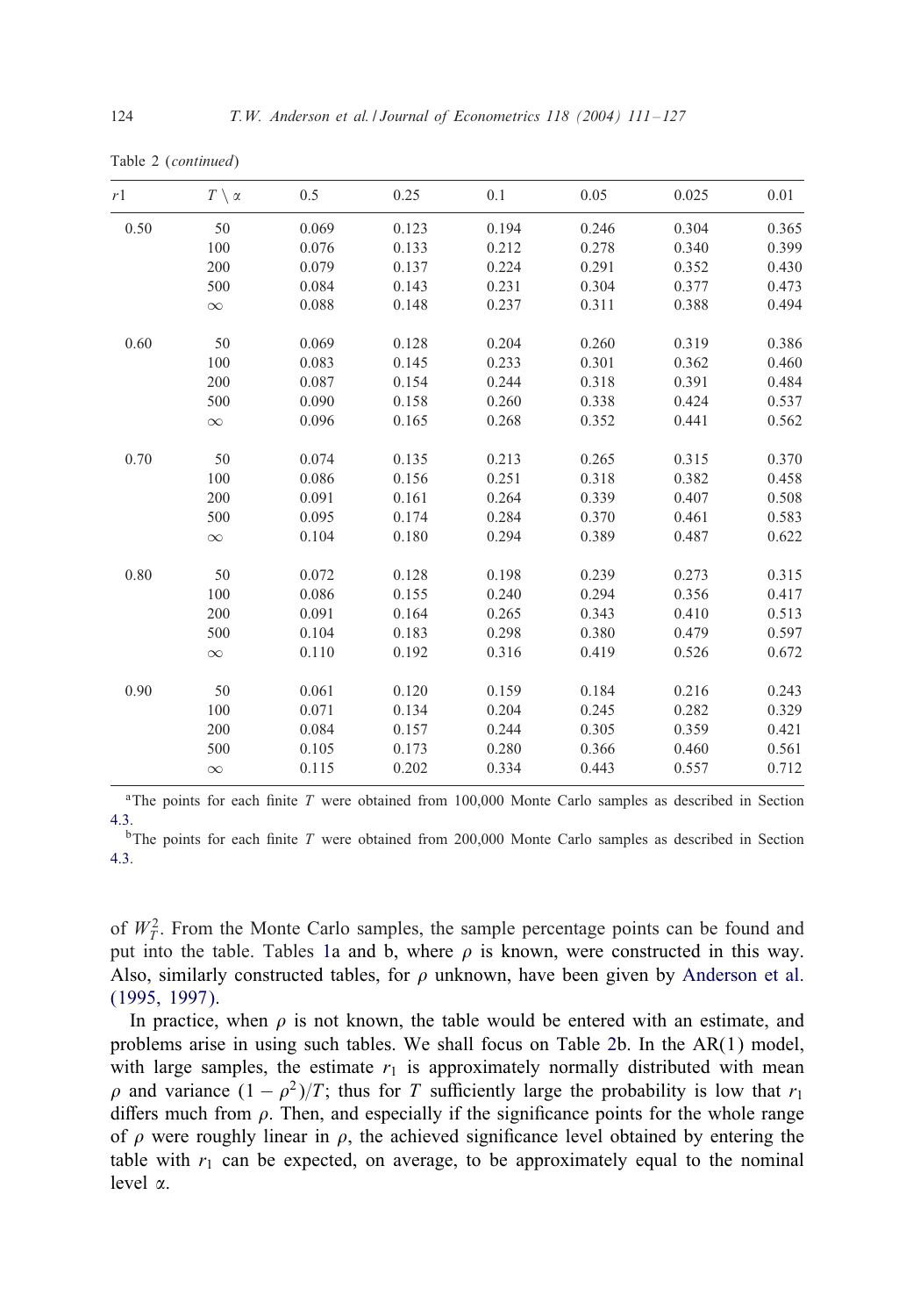However, in the present case, a plot of, say, the 5% point of  $W_T^2$  against  $\rho$  is convex near  $\rho = 0$ . Thus, for example, when true  $\rho = 0$  the curve will be entered at  $r_1$ near  $\theta$ , but not equal to  $\theta$ ; the apparent significance point will then be larger than it should be, and the achieved  $\alpha$  will be less than the nominal value. Therefore a different computational procedure was used. For each fixed T, 200,000 values of  $\rho$  were drawn from the uniform distribution between  $-1$  and 1. For each such  $\rho$  and T an AR(1) time series was generated and the values of  $r_1$  and  $W_T^2$  were stored. The values of  $r_1$ were then binned; for example, for a recorded value  $r_1 = 0.3$ , the values of  $r_1$  between 0.25 and 0.35 were placed in a vector. The corresponding values of  $W_T^2$  were placed in another vector and the percentage points found. These are the points recorded against  $r_1 = 0.3$ . The points given for other values of  $r_1$  were found similarly. The number of samples used for a particular  $r_1$  is therefore approximately 200,000/(number of bins). Only values of  $r_1$  between −0.95 and 0.95 were considered for binning; if a value of  $r_1$  were beyond these limits the model might be judged as being nonstationary.

If  $r_1$  were sufficient for  $\rho$ , the percentage points for  $W^2$  would be independent of the true  $\rho$ [. \(Note that the normal dens](#page-16-0)ity of the observations is a function of the quadratic expression  $(1+\rho^2)Tc_0 - 2\rho(T-1)c_1 - \rho^2(y_1^2 + y_1^2)$ ; thus  $c_0$  and  $c_1$  are nearly suffici[en](#page-10-0)t for  $\sigma^2$  and  $\rho$ , and so  $r_1$  is nearly sufficient for  $\rho$ ). The independence was tested by [M](#page-10-0)onte Carlo sampling from fixed values of  $\rho$ , and, as expected, the percentage points for th[e](#page-10-0) [d](#page-10-0)ifferent sets of  $r_1$  were quite consistent.

Anderson and Stephens (2000) have shown that the distribution of  $W_T^2$  is the same for  $\rho$  and  $-\rho$ , but because  $r_1$  is a biased estimate of true  $\rho$ , the points in Table 2b are not symmetric about  $r_1 = 0$ . The same type of construction was used for Table 2a, when the mean  $\mu$  of the p[rocess is known, but now t](#page-16-0)he t[able is symmetric in](#page-16-0)  $r_1$ . Table 2a should be entered with the absolute value of  $r_1$ . Because of the symmetry, only 100,000 Monte Carlo samples were used to construct this table.

It should be mentioned that other methods can be used to find the significance level of the test statistic, based on Monte Carlo or resampling techniques such as the bootstrap; see for example Chen and Romano (1999) and Paparoditis (2000). An advantage of the tables is that the applied worker may not have the facilities available for such computer-intensive methods, which require at least time if not also memory; also with complicated models difficulties can arise concerning the way to apply such techniques efficiently.

#### 5. Ex[am](#page-15-0)ples

*Example* 1: The data for this example consists of catches of fish in the Atlantic [an](#page-10-0)d Gulf of the St. Lawrence River in Canada. The data, recorded in Table 3, consists of 84 values, monthly data for the years 1990 –1996. When a plot is made, there is an obvious seasonal effect; the values after this effect has been removed are given in Table 3 of the appendix. The resulting series will be tested to be  $AR(1)$ . For these data the estimate of  $\rho$  is  $r_1 = 0.39$ , and the test statistic  $W_T^2 = 0.05$ ; with reference to Table 2b the statistic is not significant at the  $0.25$  level, and the  $AR(1)$  model therefore is concluded to give a good fit to the data.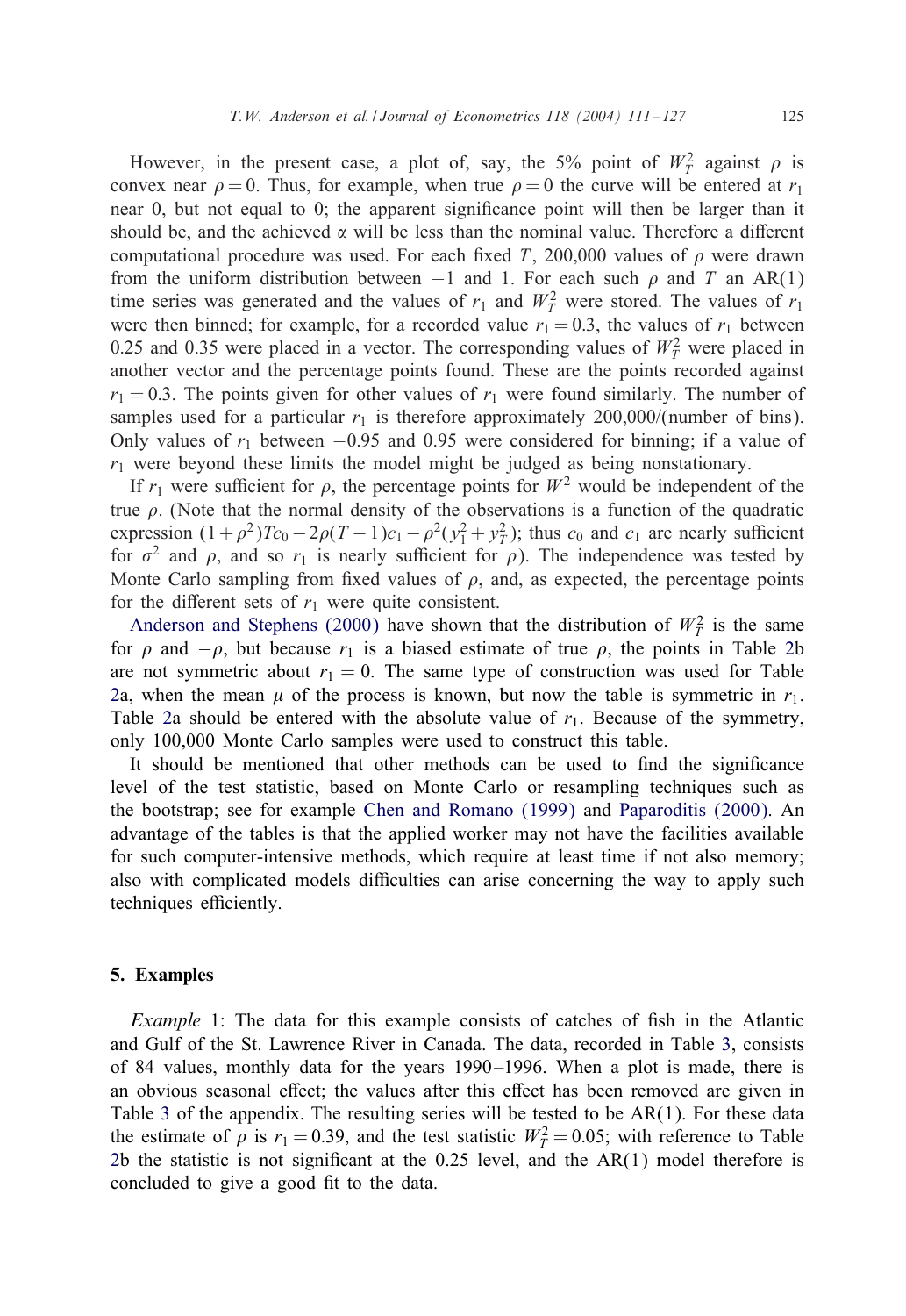| Table 3 |  |                                 |
|---------|--|---------------------------------|
|         |  | Data derived from fish landings |

| Year       |            |            |            |            |            |            |
|------------|------------|------------|------------|------------|------------|------------|
| 1990       | 1991       | 1992       | 1993       | 1994       | 1995       | 1996       |
| 3502.8     | 6855.9     | 5276.6     | $-1382.7$  | $-9797.9$  | $-4177.5$  | $-276.9$   |
| $-5664.7$  | 3885.5     | 3253.2     | $-2028.9$  | $-700.4$   | $-2454.5$  | 3710.0     |
| 4797.0     | $-3705.2$  | 2896.0     | $-8.6$     | $-2718.3$  | 2965.9     | $-4226.9$  |
| $-7011.4$  | 3821.7     | 6317.1     | $-8537.4$  | 10110.1    | $-2034.0$  | $-2666.1$  |
| $-8518.5$  | $-16192.7$ | $-16010.9$ | 11166.7    | 45597.9    | $-23399.2$ | 7356.5     |
| 5485.7     | 1994.6     | $-7528.6$  | $-15274.9$ | 19362.0    | $-2374.5$  | $-1664.4$  |
| 20869.6    | 42171.1    | $-29647.4$ | 19074.1    | 18389.8    | $-5517.0$  | $-65340.1$ |
| 4229.2     | 3262.7     | $-41357.1$ | 4252.8     | 52270.7    | $-9369.9$  | $-13288.5$ |
| 13450.6    | $-23444.2$ | $-40340.3$ | $-7721.4$  | 44012.4    | $-369.2$   | 14412.1    |
| $-3102.9$  | $-11548.8$ | $-9760.9$  | 33484.6    | 4080.4     | $-11284.0$ | $-1868.3$  |
| $-10770.4$ | $-178.7$   | $-14787.6$ | 15090.2    | $-4821.1$  | 3712.6     | 11755.0    |
| 19800.6    | 14334.3    | $-2610.0$  | $-6506.1$  | $-17037.7$ | 3208.6     | $-11189.7$ |

Table 4 Wolfer's sunspot numbers, 1749 –1924

| 1749 | 80.9  | 83.4  | 47.7  | 47.8  | 30.7 | 12.2 | 9.6  | 10.2  | 32.4  | 47.6  |
|------|-------|-------|-------|-------|------|------|------|-------|-------|-------|
| 1759 | 54.0  | 62.9  | 85.9  | 61.2  | 45.1 | 36.4 | 20.9 | 11.4  | 37.8  | 69.8  |
| 1769 | 106.1 | 100.8 | 81.6  | 66.5  | 34.8 | 30.6 | 7.0  | 19.8  | 92.5  | 154.4 |
| 1779 | 125.9 | 84.8  | 68.1  | 38.5  | 22.8 | 10.2 | 24.1 | 82.9  | 132.0 | 130.9 |
| 1789 | 118.1 | 89.9  | 66.6  | 60.0  | 46.9 | 41.0 | 21.3 | 16.0  | 6.4   | 4.1   |
| 1799 | 6.8   | 14.5  | 34.0  | 45.0  | 43.1 | 47.5 | 42.2 | 28.1  | 10.1  | 8.1   |
| 1809 | 2.5   | 0.0   | 1.4   | 5.0   | 12.2 | 13.9 | 35.4 | 45.8  | 41.1  | 30.4  |
| 1819 | 23.9  | 15.7  | 6.6   | 4.0   | 1.8  | 8.5  | 16.6 | 36.3  | 49.7  | 62.5  |
| 1829 | 67.0  | 71.0  | 47.8  | 27.5  | 8.5  | 13.2 | 56.9 | 121.5 | 138.3 | 103.2 |
| 1839 | 85.8  | 63.2  | 36.8  | 24.2  | 10.7 | 15.0 | 40.1 | 61.5  | 98.5  | 124.3 |
| 1849 | 95.9  | 66.5  | 64.5  | 54.2  | 39.0 | 20.6 | 6.7  | 4.3   | 22.8  | 54.8  |
| 1859 | 93.8  | 95.7  | 77.2  | 59.1  | 44.0 | 47.0 | 30.5 | 16.3  | 7.3   | 37.3  |
| 1869 | 73.9  | 139.1 | 111.2 | 101.7 | 66.3 | 44.7 | 17.1 | 11.3  | 12.3  | 3.4   |
| 1879 | 6.0   | 32.3  | 54.3  | 59.7  | 63.7 | 63.5 | 52.2 | 25.4  | 13.1  | 6.8   |
| 1889 | 6.3   | 7.1   | 35.6  | 73.0  | 84.9 | 78.0 | 64.0 | 41.8  | 26.2  | 26.7  |
| 1899 | 12.1  | 9.5   | 2.7   | 5.0   | 24.4 | 42.0 | 63.5 | 53.8  | 62.0  | 48.5  |
| 1909 | 43.9  | 18.6  | 5.7   | 3.6   | 1.4  | 9.6  | 47.4 | 57.1  | 103.9 | 80.6  |
| 1919 | 63.6  | 37.6  | 26.1  | 14.2  | 5.8  | 16.7 |      |       |       |       |

The first entry on each line is the beginning year for that line.

*Example* 2. Here the data are 176 sunspot numbers, taken from Table 8 of Anderson (1971), and reproduced in Table 4. The estimate of  $\rho$  is  $r_1 = 0.81$ , and the test statistic  $W_T^2 = 0.84$ ; reference to Table 2b shows that the statistic is significant at the 0.01 level, and the null hypothesis of an  $AR(1)$  model should be rejected. It is of interest to note that the lag-2 autocorrelation is 0.43.

<span id="page-15-0"></span>